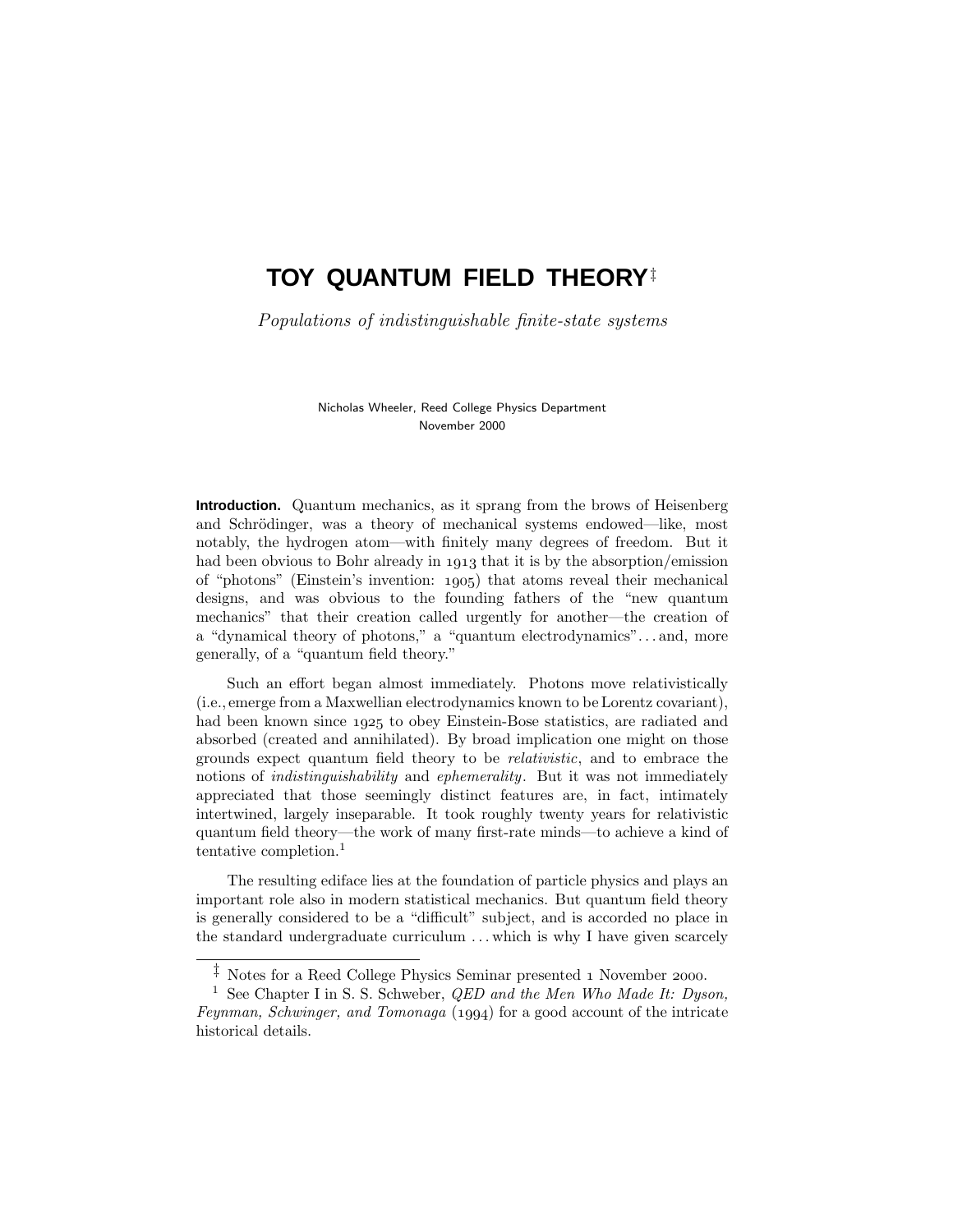any thought to the subject for nearly forty years, and why I am a little surprised to find myself speaking about it today before such an audience.<sup>2</sup> But recent work in quite another connection (to which I will allude near the end of the hour) has brought to my attention an approach to the subject which, it seems to me, is readily accessible to undergraduates. It is that approach, and the "toy quantum field theory" to which it leads, that I take this opportunity to describe.

**Setting the stage.** Think of some mechanical system  $\mathfrak{S}$ —it might, for example, be an oscillator, or an atom—upon which we propose to do quantum mechanics. The states  $|\psi\rangle$  of  $\mathfrak S$  are elements of a complex vector space  $\mathcal V$  which is usually understood to be  $\infty$ -dimensional...and (as can be shown) *must* be so if the theory is to accommodate the fundamental statement

$$
\lceil \mathbf{x}, \mathbf{p} \rceil = i\hbar \mathbf{I} \tag{1}
$$

But there exist contexts (some merely expository, some deeply physical) in which infinite-dimensionality is replaced by finite-dimensionality, $3$  and it is the pullback  $N \longleftarrow \infty$  that lies at the heart of what I will have to say.

If  $\mathfrak S$  is an *N*-state system;<sup>4</sup> i.e., if  $\mathcal V$  is *N*-dimensional...then the state of the system can be described by an ordinary complex *N*-vector  $\psi$ . Erect arbitrarily—within V an orthonormal basis  $\{\bm e_1,\bm e_2,\ldots,\bm e_{_N}\}$  and obtain

$$
\boldsymbol{\psi} = \psi_1 \boldsymbol{e}_1 + \psi_2 \boldsymbol{e}_2 + \dots + \psi_N \boldsymbol{e}_N = \begin{pmatrix} \psi_1 \\ \psi_2 \\ \vdots \\ \psi_N \end{pmatrix}
$$
 (2)

where  $\boldsymbol{\psi}^{\mathbf{t}}\boldsymbol{\psi} = \psi_1^*\psi_1 + \psi_2^*\psi_2 + \cdots + \psi_N^*\psi_N = 1$  is understood.

Consider now the composite system  $\mathfrak{S}_1 \times \mathfrak{S}_2 \times \cdots \times \mathfrak{S}_n$  assembled from  $n$  (individually identifiable, non-interactive) copies of  $\mathfrak{S}$ . It is natural to write  $\psi_1, \psi_2, \ldots, \psi_n$  to describe the respective states of the individual members of the composite, but what should we write to describe the state of the composite itself? The natural answer, I claim, is provided by*...*

<sup>2</sup> David Griffiths, in the very helpful introduction to his Introduction to *Elementary Particles* ( $1987$ ), writes (with a dismissive "by the way") "quantum field theory in all its glory is difficult and deep, but don't be alarmed: Feynman invented a beautiful and intuitively satisfying formulation that is not hard to learn*...*(The derivation of Feynman's rules from the underlying quantum field theory is a different matter, which can easily consume the better part of an advanced graduate course, but this need not concern us here.)"

<sup>3</sup> See, for example, §9.1 in Griffiths' Introduction to Quantum Mechanics  $(1994)$ , or Chapter 1 in my ADVANCED QUANTUM TOPICS  $(2000)$ .

<sup>&</sup>lt;sup>4</sup> Such systems are, in the case  $N = 2$ , often called "spin systems." See §4.4 in Griffiths' text.<sup>3</sup>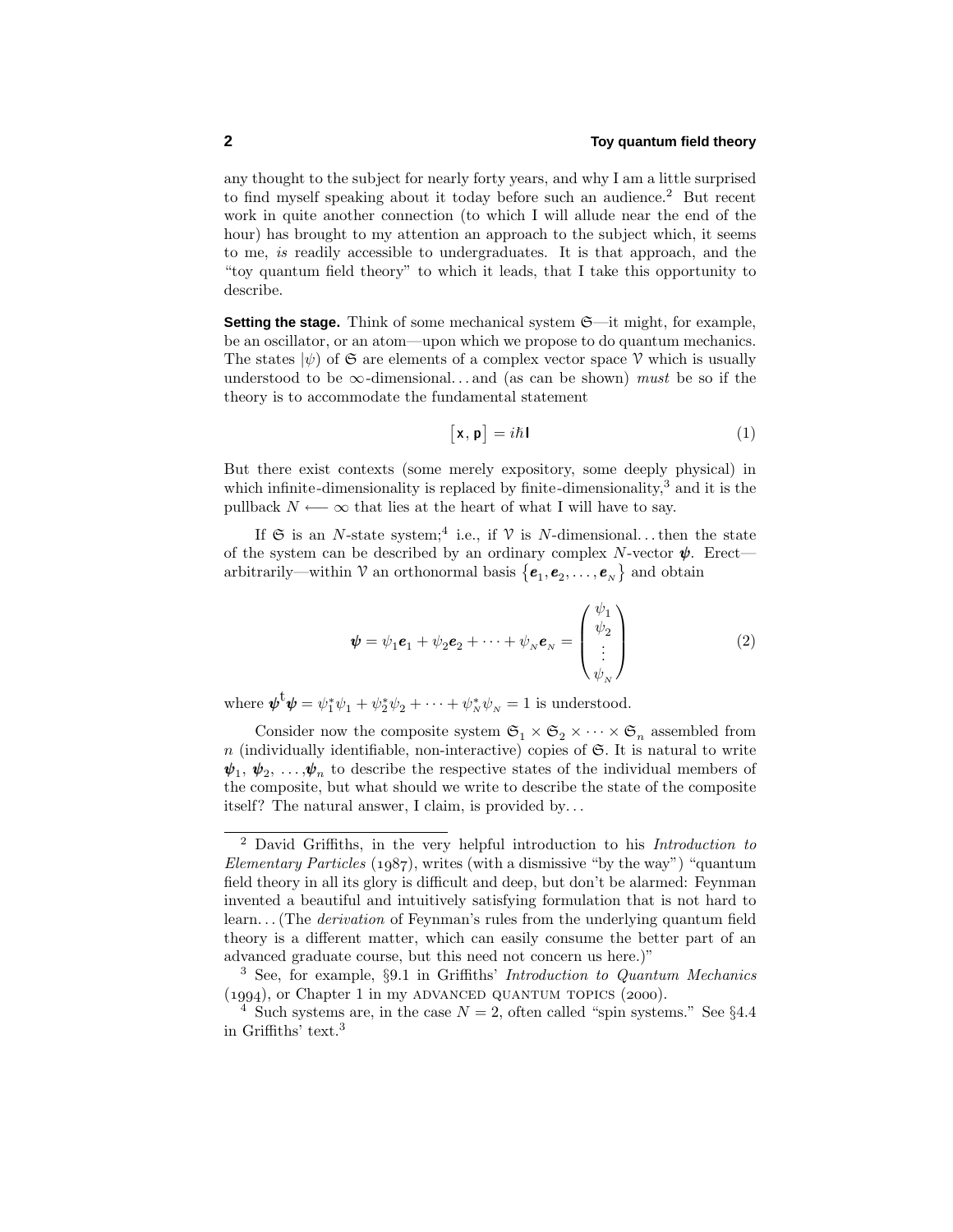#### **The Kronecker product 3**

**The Kronecker product.** Let A be an  $m \times n$  rectangular matrix, and let B be  $p \times q$ . The "Kronecker product" of A on  $\mathbb{B}$ —otherwise known as the "direct," or "outer," or "tensor" product—is denoted/defined

$$
\mathbb{A} \otimes \mathbb{B} \equiv \begin{pmatrix} a_{11} \mathbb{B} & a_{12} \mathbb{B} & \dots & a_{1n} \mathbb{B} \\ a_{21} \mathbb{B} & a_{22} \mathbb{B} & \dots & a_{2n} \mathbb{B} \\ \vdots & \vdots & & \vdots \\ a_{m1} \mathbb{B} & a_{m2} \mathbb{B} & \dots & a_{mn} \mathbb{B} \end{pmatrix}
$$

and is  $mp \times nq$ . The following properties of the Kronecker product follow almost immediately from the definition<sup>5</sup>

$$
k(\mathbb{A}\otimes\mathbb{B})=(k\mathbb{A})\otimes\mathbb{B}=\mathbb{A}\otimes(k\mathbb{B})
$$
\n(3.1)

$$
(A + B) \otimes C = A \otimes C + B \otimes C
$$
  
\n
$$
A \otimes (B + C) = A \otimes B + A \otimes C
$$
  
\n(3.2)

$$
\mathbb{A}\otimes(\mathbb{B}\otimes\mathbb{C})=(\mathbb{A}\otimes\mathbb{B})\otimes\mathbb{C}\equiv\mathbb{A}\otimes\mathbb{B}\otimes\mathbb{C}
$$
 (3.3)

$$
(\mathbb{A}\otimes\mathbb{B})^{\mathsf{T}}=\mathbb{A}^{\mathsf{T}}\otimes\mathbb{B}^{\mathsf{T}}\tag{3.4}
$$

$$
tr(A \otimes \mathbb{B}) = trA \cdot trB \tag{3.5}
$$

and are valid except when meaningless. Less obvious—but of special importance in what follows—is the identity

$$
(\mathbb{A} \otimes \mathbb{B})(\mathbb{C} \otimes \mathbb{D}) = \mathbb{A}\mathbb{C} \otimes \mathbb{B}\mathbb{D} \quad \text{if} \quad \begin{cases} \mathbb{A} \text{ is } m \times p \\ \mathbb{B} \text{ is } n \times q \\ \mathbb{C} \text{ is } p \times u \\ \mathbb{D} \text{ is } q \times v \end{cases} \tag{3.6}
$$

from which one can extract

$$
\mathbb{A} \otimes \mathbb{B} = (\mathbb{A} \otimes \mathbb{I}_n)(\mathbb{I}_m \otimes \mathbb{B})
$$
\n(3.7)

$$
\det(\mathbb{A}\otimes\mathbb{B}) = (\det \mathbb{A})^n (\det \mathbb{B})^m
$$
\n(3.8)

$$
(\mathbb{A} \otimes \mathbb{B})^{-1} = \mathbb{A}^{-1} \otimes \mathbb{B}^{-1} \tag{3.9}
$$

Here I have used  $\mathbb{I}_m$  to designate the  $m \times m$  identity matrix, and at (3.6) I have spelled out the "multiplicative conformability" conditions in the absence of which the identity would become meaningless. Notice that the Kronecker product is associative

$$
(\mathbb{A} \otimes \mathbb{B}) \otimes \mathbb{C} = \mathbb{A} \otimes (\mathbb{B} \otimes \mathbb{C}) \quad : \quad \text{both written } \mathbb{A} \otimes \mathbb{B} \otimes \mathbb{C}
$$

but not commutative:  $A \otimes \mathbb{B} \neq \mathbb{B} \otimes A$  except under special conditions. It is useful to be aware also that *Mathematica* constructs the Kronecker product in response to the command  $\text{Outer}[\text{Times},A,B]$ .

 $5$  A version of this list appears as  $(63)$  in Chapter 1 of ADVANCED QUANTUM topics, where references to relevant literature can be found.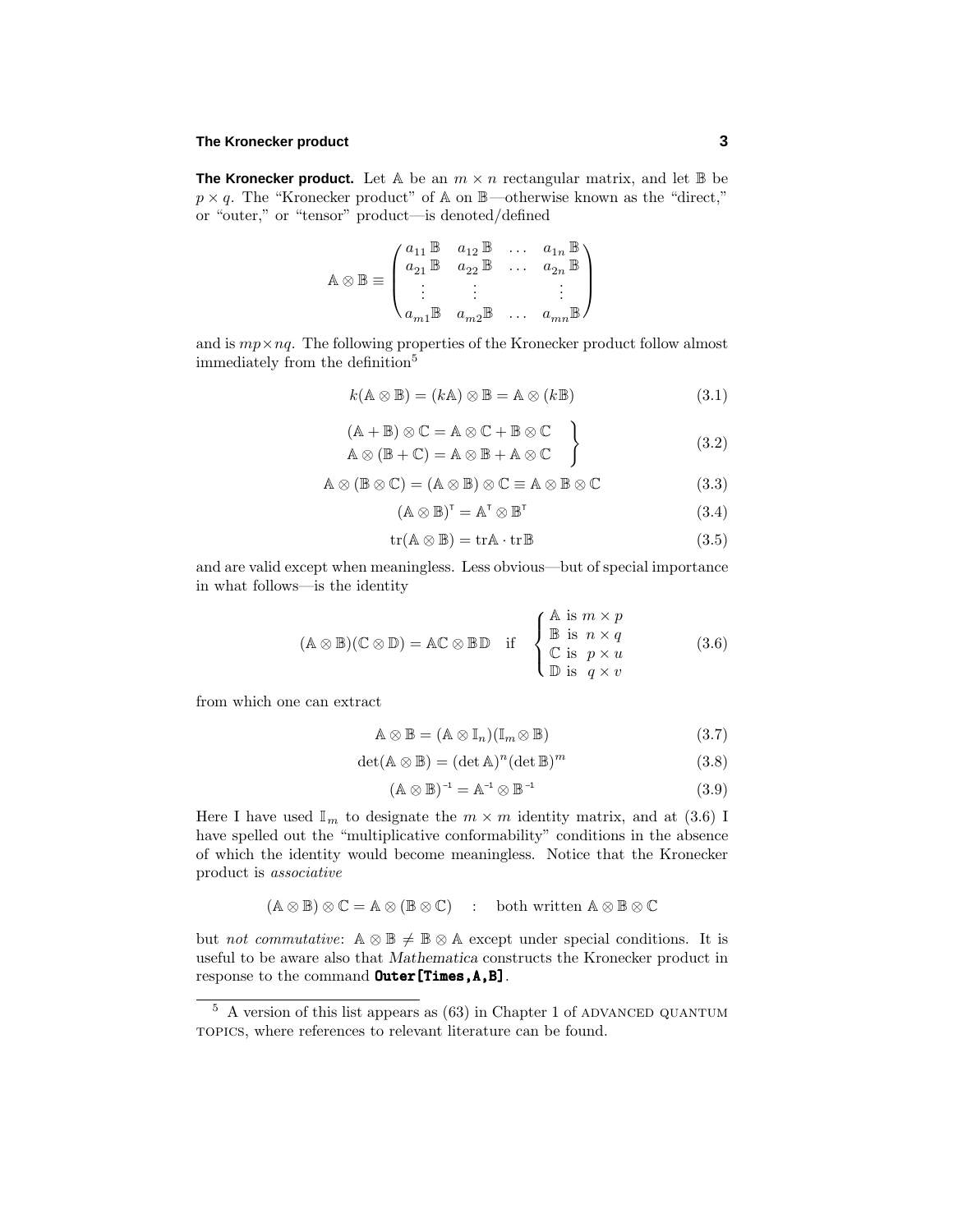The proposal now is that the state of  $\mathfrak{S}_1 \times \mathfrak{S}_2 \times \cdots \times \mathfrak{S}_n$  be described

$$
\boldsymbol{\psi}_{\mathrm{composite}} = \boldsymbol{\psi}_1 \!\otimes\! \boldsymbol{\psi}_2 \!\otimes\! \cdots \otimes \boldsymbol{\psi}_n
$$

which is an  $N^n \times 1$  matrix: in short, an  $N^n$ -vector. Look, for example, to the case  $n = 2$ ,  $N = 3$  where (relative to a prescribed basis) we have

*ψ*1*ψ*<sup>1</sup>

$$
\boldsymbol{\psi}_{\text{composite}} = \boldsymbol{\psi} \otimes \boldsymbol{\psi} = \begin{pmatrix} \psi_1 \\ \psi_2 \\ \psi_3 \end{pmatrix} \otimes \begin{pmatrix} \psi_1 \\ \psi_2 \\ \psi_3 \end{pmatrix} = \begin{pmatrix} \psi_1 \psi_1 \\ \psi_2 \psi_1 \\ \psi_2 \psi_2 \\ \psi_3 \psi_1 \\ \psi_4 \psi_2 \\ \psi_5 \psi_3 \\ \psi_4 \psi_4 \\ \psi_5 \psi_2 \\ \psi_6 \psi_3 \psi_4 \end{pmatrix} = \sum_{i,j} \psi_i \psi_j \boldsymbol{e}_i \otimes \boldsymbol{e}_j
$$

which is a  $(3^2 = 9)$ -vector.

The following little argument serves (among other things) to illustrate the power of the identities (3):  $\psi_1 \otimes \psi_2$  is  $N^2 \times 1$ , so  $(\psi_1 \otimes \psi_2)^{\dagger} = \psi_1^{\dagger} \otimes \psi_2^{\dagger}$  is  $1 \times N^2$ and  $(\psi_1 \otimes \psi_2)^t(\psi_1 \otimes \psi_2)$  is  $1 \times 1$ ; i.e., a (real) number. Appealing to (3.6) we have  $(\psi_1 \otimes \psi_2)^{\dagger}(\psi_1 \otimes \psi_2) = (\psi_1^{\dagger} \psi_1) \cdot (\psi_2^{\dagger} \psi_2)$ . This result generalizes straightforwardly, and informes us that

if 
$$
\psi_i^{\dagger} \psi_i = 1
$$
 for  $i = 1, 2, ..., n$  then so also does  $\psi^{\dagger} \psi = 1$ 

i.e., that the normalization of the component state vectors implies that of the composite state  $\psi_{\text{composite}}$ .

**Accommodating indistinguishability.** Return for a moment to ordinary quantum mechanics, where one would (in the **x**-representation) write  $\psi(\mathbf{x}_1, \mathbf{x}_2, \dots, \mathbf{x}_n)$ to describe the state of a composite sytem, and

$$
P(\boldsymbol{x}_1, \boldsymbol{x}_2, \dots, \boldsymbol{x}_n) = |\psi(\boldsymbol{x}_1, \boldsymbol{x}_2, \dots, \boldsymbol{x}_n)|^2
$$

to describe the associated probability density. Suppose now that the constituent systems are "indistinguishable" because too simple to support identifying marks (as pool balls do).  $P(\mathbf{x}_1, \mathbf{x}_2, \dots, \mathbf{x}_n)$  must then be a *symmetric* function of its arguments; i.e., it must be invariant under all permutations  $\wp$  of the  $x_i$ . By a bit of a leap—well supported by the physical evidence—one standardly takes that to mean that the ensuing theory comes in two flavors

BOSONIC CASE : 
$$
\Psi(\mathbf{x}_1, \mathbf{x}_2, ..., \mathbf{x}_n)
$$
 is totally symmetric  
FERMONIC CASE :  $\Psi(\mathbf{x}_1, \mathbf{x}_2, ..., \mathbf{x}_n)$  is totally antisymmetric

and discards all intermediate (mixed-symmetry) possibilities. How are such assumptions to be incorporated into the *N*-state formalism?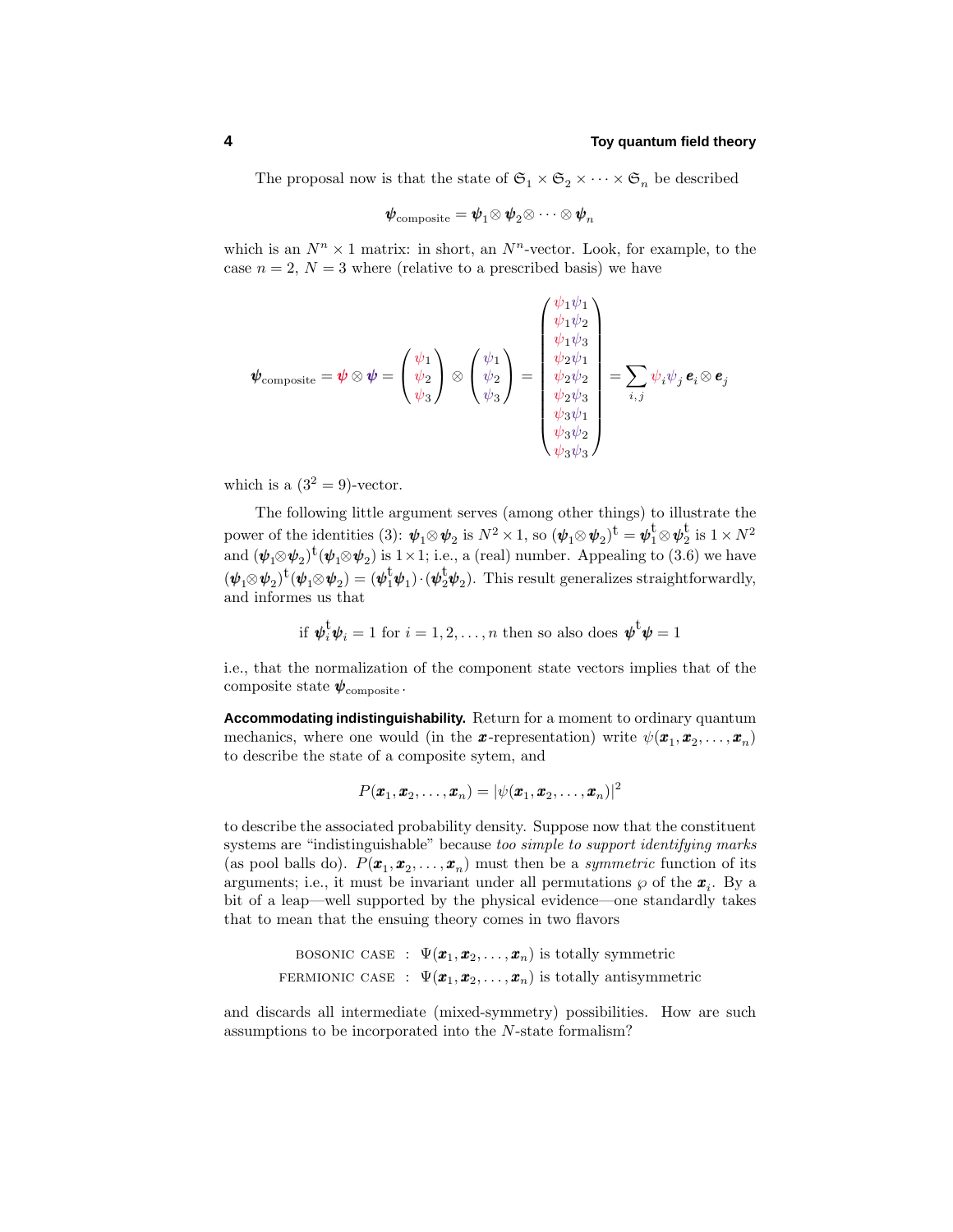#### **Accommodating indistinguishability 5**

In the absence of indistinguishability we wrote

$$
\pmb{\psi}_{\mathrm{composite}} = \sum_{i_1 i_2 \cdots i_n} \psi_{i_1 i_2 \cdots i_n} \pmb{e}_{i_1} \otimes \pmb{e}_{i_2} \otimes \cdots \otimes \pmb{e}_{i_n}
$$

where the  $N^n$ -tuple of  $N^n$ -vectors comprise an "induced basis" in

$$
\mathcal{V}^n = \mathcal{V}_1 \times \mathcal{V}_2 \times \cdots \times \mathcal{V}_n
$$

Drawing again upon (3.4) and (3.6), we have

$$
(\boldsymbol{e}_{i_1} \otimes \boldsymbol{e}_{i_2} \otimes \cdots \otimes \boldsymbol{e}_{i_n})^{\dagger} (\boldsymbol{e}_{j_1} \otimes \boldsymbol{e}_{j_2} \otimes \cdots \otimes \boldsymbol{e}_{j_n}) = \delta_{i_1 j_1} \delta_{i_2 j_2} \cdots \delta_{i_n j_n}
$$
(4)

which shows how the induced basis inherits orthonormality from the assumed orthonormality  $e_i^{\dagger}e_j = \delta_{ij}$  of the basis  $\{e_1, e_2, \ldots, e_N\}$  we deposited in  $\mathcal{V}$ .

In the presence of bosonic indistinguishability we will write

$$
\pmb{\psi}_\mathrm{bosonic} \in \mathcal{V}_\mathrm{bosonic}^n
$$

where  $\mathcal{V}_{\text{bosonic}}^n \subset \mathcal{V}^n$  is spanned by the *symmetrizations* of  $\{\boldsymbol{e}_{i_1} \otimes \boldsymbol{e}_{i_2} \otimes \cdots \otimes \boldsymbol{e}_{i_n}\}$ :

$$
\boldsymbol{e}_{i_1} \circ \boldsymbol{e}_{i_2} \circ \cdots \circ \boldsymbol{e}_{i_n} \equiv \frac{1}{\sqrt{n!}} \sum_{\wp} \boldsymbol{e}_{i_1} \otimes \boldsymbol{e}_{i_2} \otimes \cdots \otimes \boldsymbol{e}_{i_n}
$$
(5)

We can/will now assume without loss of generality that the indices are in dictionary order:  $i_1 \leq i_2 \leq \cdots \leq i_n$ . The only details that really matter are how many of the *i*'s are 1's, how many are 2's, etc. We will adopt this notation

$$
n_1 \equiv \text{number of 1's}
$$
\n
$$
n_2 \equiv \text{number of 2's}
$$
\n
$$
\vdots
$$
\n
$$
n_N \equiv \text{number of } N\text{'s}
$$
\n
$$
\left.\begin{array}{c}\n\vdots \\
\vdots \\
\vdots \\
\vdots \\
\vdots\n\end{array}\right\}
$$

and call the  $n_k$ 's "occupation numbers." To see how this works in a concrete case, take  $N = 3$ ,  $n = 2$ . Then

$$
\boldsymbol{e}_i\circ\boldsymbol{e}_j=\tfrac{1}{\sqrt{2}}\big\{\boldsymbol{e}_i\otimes\boldsymbol{e}_j+\boldsymbol{e}_j\otimes\boldsymbol{e}_i\big\}
$$

 $\sup$  supplies this 6-tuple of 9-vectors:  $\{e_1 \circ e_1, e_1 \circ e_2, e_1 \circ e_3, e_2 \circ e_2, e_2 \circ e_3, e_3 \circ e_3\}.$ If we take

$$
\boldsymbol{e}_1 = \begin{pmatrix} 1 \\ 0 \\ 0 \end{pmatrix} , \quad \boldsymbol{e}_2 = \begin{pmatrix} 0 \\ 1 \\ 0 \end{pmatrix} , \quad \boldsymbol{e}_3 = \begin{pmatrix} 0 \\ 0 \\ 1 \end{pmatrix}
$$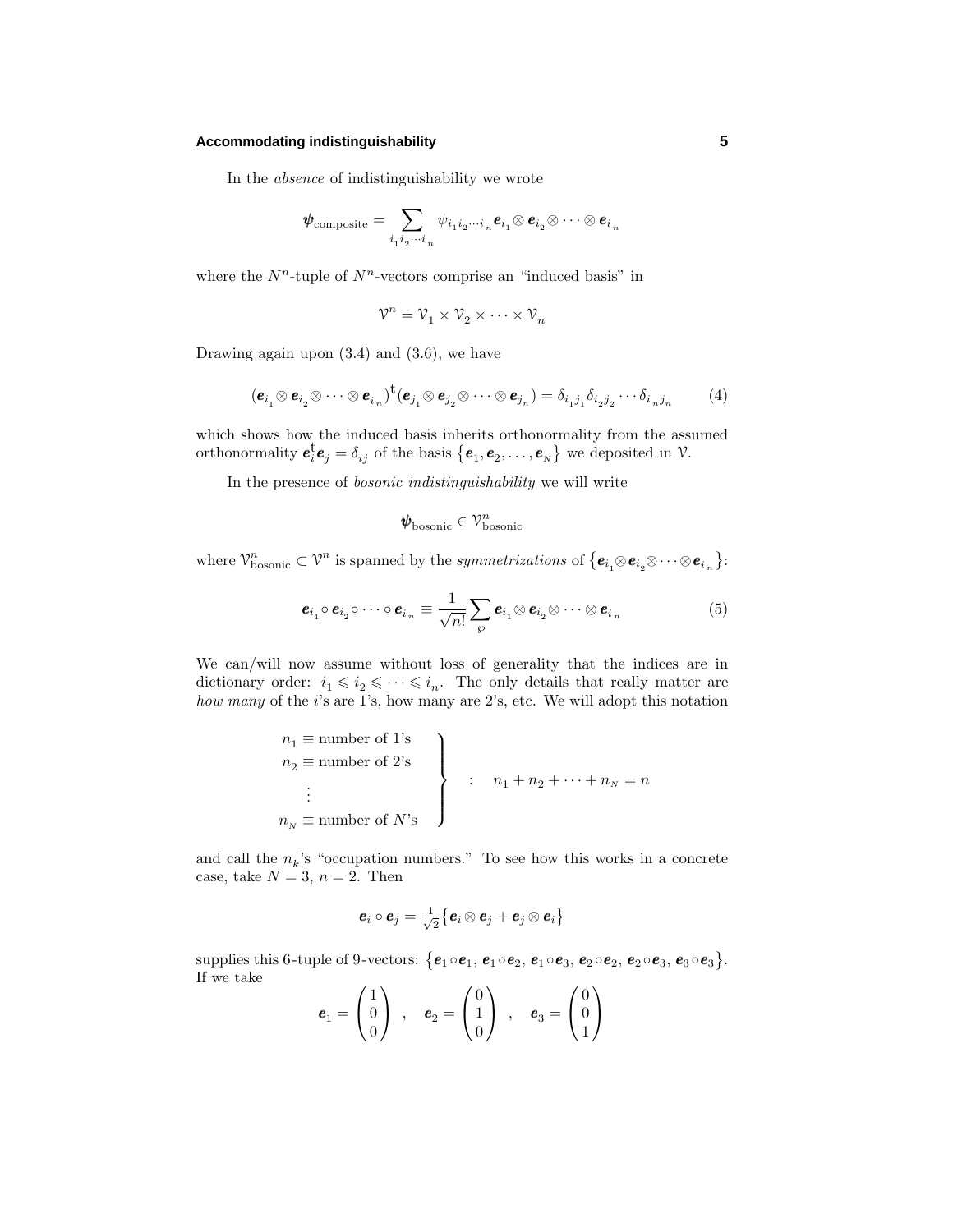then we have these explicit descriptions of those six vectors

$$
(\mathbf{e}_1 \circ \mathbf{e}_1)^{\dagger} = \frac{1}{\sqrt{2}} (2 \quad 0 \quad 0 \quad 0 \quad 0 \quad 0 \quad 0 \quad 0))
$$
  
\n
$$
(\mathbf{e}_1 \circ \mathbf{e}_2)^{\dagger} = \frac{1}{\sqrt{2}} (0 \quad 1 \quad 0 \quad 1 \quad 0 \quad 0 \quad 0 \quad 0 \quad 0))
$$
  
\n
$$
(\mathbf{e}_1 \circ \mathbf{e}_3)^{\dagger} = \frac{1}{\sqrt{2}} (0 \quad 0 \quad 1 \quad 0 \quad 0 \quad 0 \quad 1 \quad 0 \quad 0)
$$
  
\n
$$
(\mathbf{e}_2 \circ \mathbf{e}_2)^{\dagger} = \frac{1}{\sqrt{2}} (0 \quad 0 \quad 0 \quad 0 \quad 2 \quad 0 \quad 0 \quad 0 \quad 0)
$$
  
\n
$$
(\mathbf{e}_2 \circ \mathbf{e}_3)^{\dagger} = \frac{1}{\sqrt{2}} (0 \quad 0 \quad 0 \quad 0 \quad 0 \quad 1 \quad 0 \quad 1 \quad 0)
$$
  
\n
$$
(\mathbf{e}_3 \circ \mathbf{e}_3)^{\dagger} = \frac{1}{\sqrt{2}} (0 \quad 0 \quad 0 \quad 0 \quad 0 \quad 0 \quad 0 \quad 2)
$$

where it is for typographic reasons that I display the adjoints (transposes) of the column vectors in question, rather than the column vectors themselves. These vectors are orthogonal by inspection, but also the argument that gave (4); they are, however, normalized only in the cases  $i \neq j$ . A combinatorial argument leads easily to the general conclusions that

$$
(\boldsymbol{e}_{i_1} \circ \boldsymbol{e}_{i_2} \circ \cdots \circ \boldsymbol{e}_{i_n}) \perp (\boldsymbol{e}_{j_1} \circ \boldsymbol{e}_{j_2} \circ \cdots \circ \boldsymbol{e}_{j_n})
$$
(6.1)

unless their respective occupation numbers are identical, in which case one has

$$
(\boldsymbol{e}_{i_1} \circ \boldsymbol{e}_{i_2} \circ \cdots \circ \boldsymbol{e}_{i_n})^{\dagger} (\boldsymbol{e}_{i_1} \circ \boldsymbol{e}_{i_2} \circ \cdots \circ \boldsymbol{e}_{i_n}) = n_1! n_2! \cdots n_N! \tag{6.2}
$$

The vectors

$$
|n_1 n_2 \dots n_N\rangle \equiv \frac{1}{\sqrt{n_1! n_2! \cdots n_N!}} \, \mathbf{e}_{i_1} \circ \mathbf{e}_{i_2} \circ \cdots \circ \mathbf{e}_{i_n} \tag{7}
$$

are therefore orthonormal:

$$
(m_1 m_2 ... m_N | n_1 n_2 ... n_N) = \delta_{m_1 n_1} \delta_{m_2 n_2} ... \delta_{m_N n_N}
$$
 (8)

On the other hand*...* in the presence of fermionic indistinguishability we write

$$
\pmb{\psi}_{\rm fermionic} \in \mathcal{V}_{\rm fermionic}^n
$$

where  $\mathcal{V}_{\text{fermionic}}^n$  is spanned by the *antisymmetrizations* of  $\{e_{i_1}\otimes e_{i_2}\otimes \cdots \otimes e_{i_n}\}$ :

$$
\mathbf{e}_{i_1} \wedge \mathbf{e}_{i_2} \wedge \cdots \wedge \mathbf{e}_{i_n} \equiv \frac{1}{\sqrt{n!}} \sum_{\wp} (-)^{\wp} \mathbf{e}_{i_1} \otimes \mathbf{e}_{i_2} \otimes \cdots \otimes \mathbf{e}_{i_n}
$$
(9)

The ∧ notation has been borrowed from exterior algebra, which we are now, in effect, reproducing. Our former assumption that the indices are in dictionary order  $i_1 \leqslant i_2 \leqslant \cdots \leqslant i_n$  now—for the first time—acquires some significant "standardizing" consequences, but since

antisymmetry forces all occupation numbers to be either 0 or 1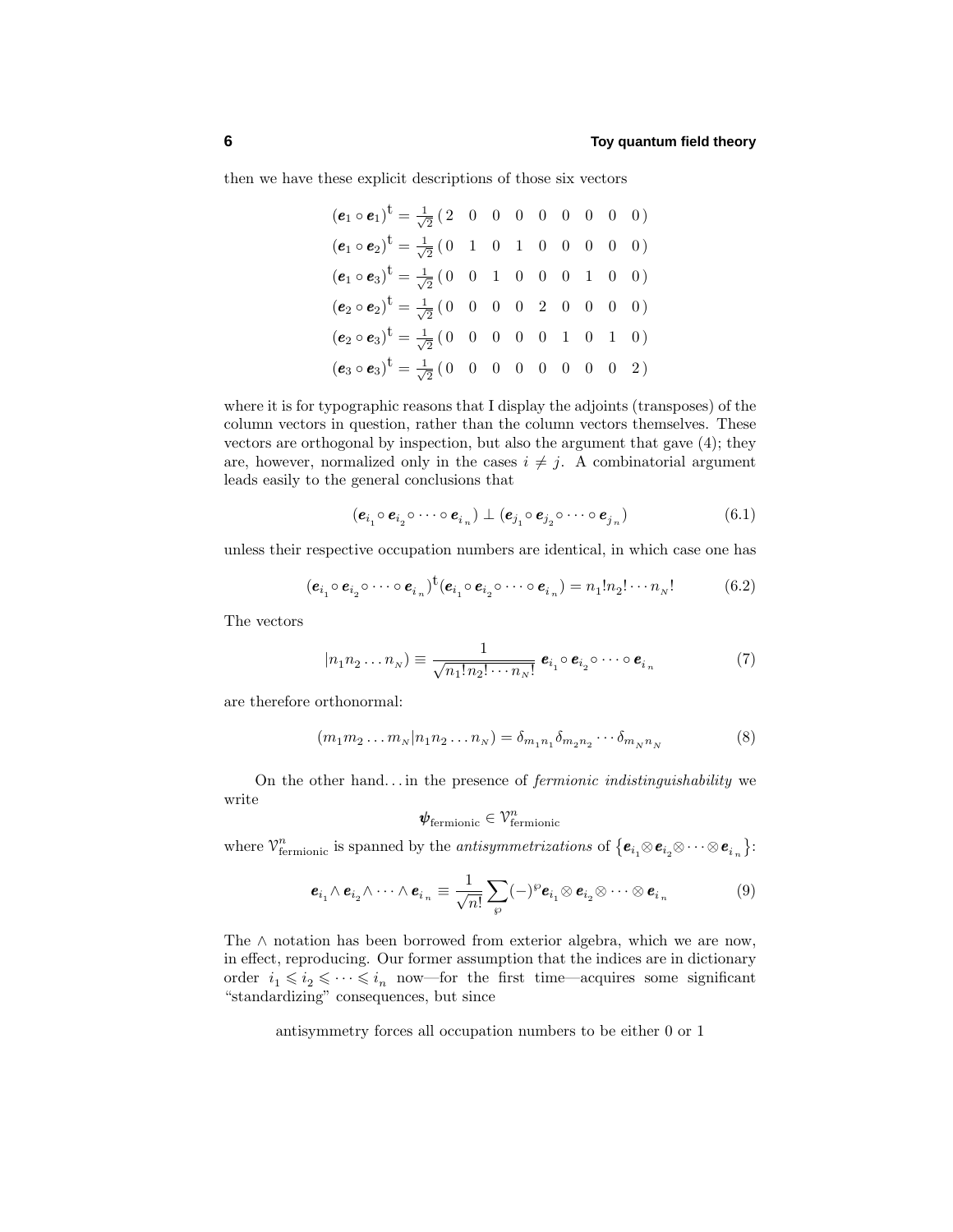#### **Accommodating indistinguishability 7**

it acquires this sharper form:  $i_1 < i_2 < \cdots < i_n$ . To see how antisymmetrization works in a concrete case, let us again take  $N = 3$ ,  $n = 2$ . Then

$$
\boldsymbol{e}_i\wedge\boldsymbol{e}_j=\tfrac{1}{\sqrt{2}}\big\{\boldsymbol{e}_i\otimes\boldsymbol{e}_j-\boldsymbol{e}_j\otimes\boldsymbol{e}_i\big\}
$$

supplies now only a 3-tuple of 9-vectors:  $\{e_1 \wedge e_2, e_1 \wedge e_3, e_2 \wedge e_3\}$ . Explicitly

$$
(\mathbf{e}_1 \circ \mathbf{e}_2)^{\dagger} = \frac{1}{\sqrt{2}} \begin{pmatrix} 0 & 1 & 0 & -1 & 0 & 0 & 0 & 0 & 0 \end{pmatrix}
$$
  
\n
$$
(\mathbf{e}_1 \circ \mathbf{e}_3)^{\dagger} = \frac{1}{\sqrt{2}} \begin{pmatrix} 0 & 0 & 1 & 0 & 0 & 0 & -1 & 0 & 0 \end{pmatrix}
$$
  
\n
$$
(\mathbf{e}_2 \circ \mathbf{e}_3)^{\dagger} = \frac{1}{\sqrt{2}} \begin{pmatrix} 0 & 0 & 0 & 0 & 0 & 1 & 0 & -1 & 0 \end{pmatrix}
$$

These vectors are seen by inspection to be not only orthogonal but also already normalized. An argument based again upon (3.4) and (3.6) leads to the more general conclusions that

$$
(\pmb{e}_{i_1}\!\wedge\pmb{e}_{i_2}\!\wedge\cdots\wedge\pmb{e}_{i_n})\perp(\pmb{e}_{j_1}\!\wedge\pmb{e}_{j_2}\!\wedge\cdots\wedge\pmb{e}_{j_n})
$$

unless their respective occupation numbers are identical, in which case one has

$$
(\mathbf{e}_{i_1} \wedge \mathbf{e}_{i_2} \wedge \cdots \wedge \mathbf{e}_{i_n})^{\dagger} (\mathbf{e}_{i_1} \wedge \mathbf{e}_{i_2} \wedge \cdots \wedge \mathbf{e}_{i_n}) = 1
$$
  
=  $n_1! n_2! \cdots n_N!$  by  $0! = 1! = 1$ 

The vectors

$$
|n_1 n_2 \dots n_N\rangle \equiv \frac{1}{\sqrt{n_1! n_2! \cdots n_N!}} \, \mathbf{e}_{i_1} \wedge \mathbf{e}_{i_2} \wedge \dots \wedge \mathbf{e}_{i_n} \tag{10}
$$

(in which the prefactor is merely cosmetic, and can be abandoned) are therefore orthonormal. One seldom has occasion to speak of bosons and fermions in the same breath, so there is little chance that confusion will arise when one drops the pedantic labels from (for example)

$$
\begin{array}{ll}\n\text{(1, 1)}_{\text{bosonic}} & \equiv \frac{1}{\sqrt{2}} \, \pmb{e}_1 \circ \pmb{e}_2 \\
\text{(1, 1)}_{\text{fermionic}} & \equiv \frac{1}{\sqrt{2}} \, \pmb{e}_1 \wedge \pmb{e}_2\n\end{array}
$$

We are in position now to observe that

$$
[N, n]_{\text{bosonic}} \equiv \text{dimension of } \mathcal{V}_{\text{bosonic } N\text{-state}}^{n}
$$
  
= number of terms in  $(x_1 + x_2 + \dots + x_N)^n$   
= 
$$
\begin{cases} \text{number of "words" } * * | * || * \dots * | * \\ \text{constructable from } n * \text{'s and } (N - 1) | \text{'s} \end{cases}
$$
  
= 
$$
\frac{(N + n - 1)!}{(N - 1)! n!}
$$
 (11.1)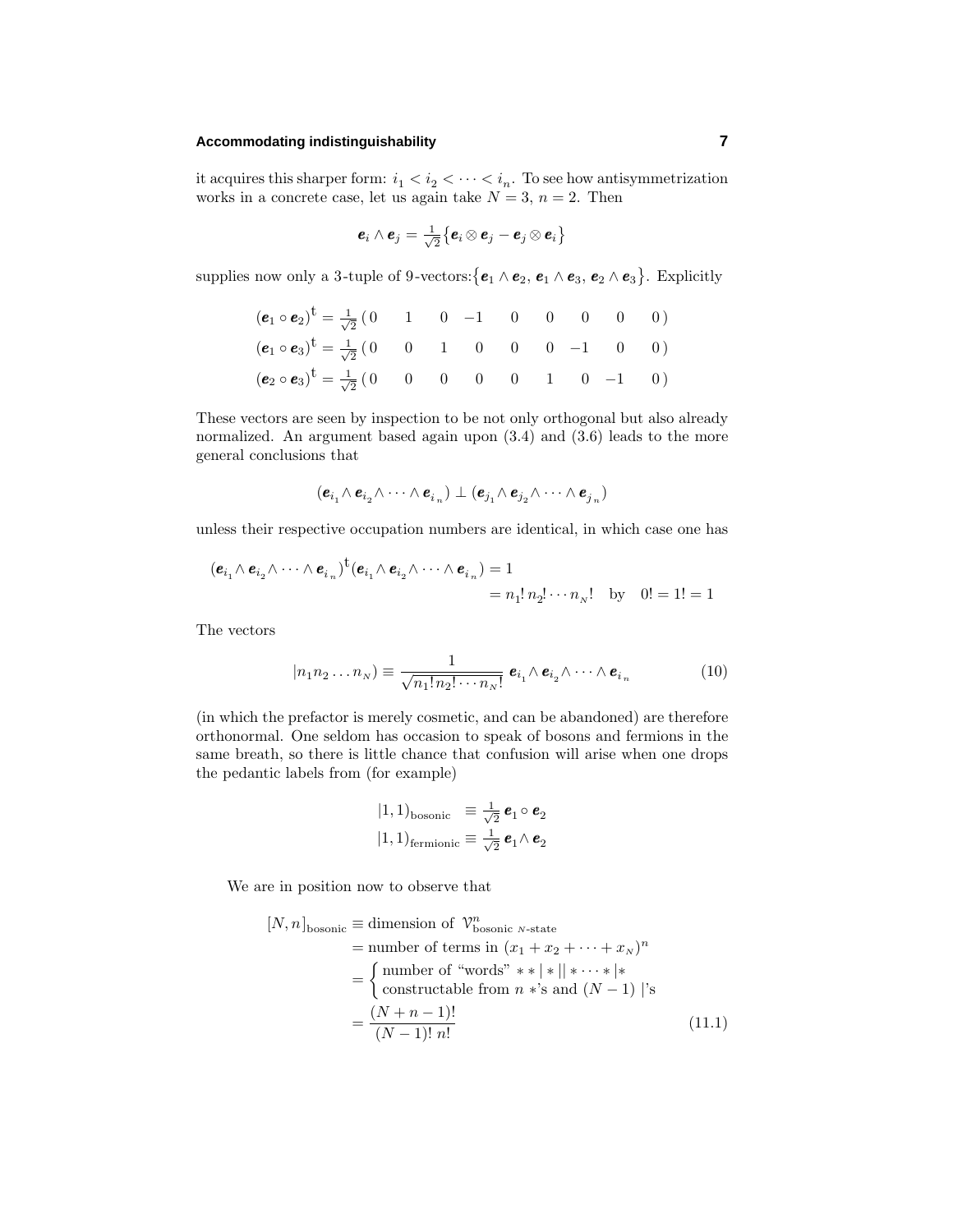On the other hand, state spaces  $\mathcal{V}_{\text{fermionic}}^{n>N}$  are empty: it is (by antisymmetry) impossible to construct a fermionic population containing more subsystems than each system has states. Generally

$$
[N, n]_{\text{fermionic}} \equiv \text{dimension of } \mathcal{V}_{\text{fermionic } N\text{-state}}^{n}
$$
\n
$$
= \begin{cases}\n\text{number of "words" } * * | * || * \cdots * | * \\
\text{constructable from } n * \text{'s and } (N - 1) | \text{'s} \\
\text{if adjacent *'s are disallowed} \\
= \begin{cases}\n\binom{N}{n} \text{ if } n = 1, 2, \dots, N \\
0 \text{ if } n > N\n\end{cases}\n\end{cases} (11.2)
$$

Since "it takes two to (anti)symmetrize" there is, in the present theory, no distinction between  $\mathcal{V}_{\text{bosonic}}^1$  and  $\mathcal{V}_{\text{fermionic}}^1$ . Nor, for other reasons, is there a distinction between  $\alpha$ 

$$
\mathcal{V}_{\text{bosonic}}^0 = \mathcal{V}_{\text{fermionic}}^0 = \mathcal{V}_{\text{vacuum}}
$$

which is a formal device, the residence of

$$
|vac\rangle = |0, 0, ..., 0) : (vac|vac\rangle = 1 \tag{12}
$$

which we must be careful to distinguish from the null vector that lives in *every* vector space.

**Creation & annihilation operators: accommodating ephemerality.** We turn now to the description of some operators the intended effect of which is very easy to describe:

$$
\mathbf{b}_k | n_1, n_2, \dots, n_k, \dots, n_N) \sim | n_1, n_2, \dots, n_k + 1, \dots, n_N) \tag{13.1}
$$

From the definition of the adjoint

acts to the right—↓ ↓—acts to the left (*m*1*, m*2*,...* <sup>|</sup>**b***k*|*n*1*, n*2*,...*) <sup>≡</sup> (*m*1*, m*2*,...* <sup>|</sup>**b**<sup>t</sup> *<sup>k</sup>* |*n*1*, n*2*,...*)

we conclude that  $\mathbf{b}_k^{\dagger}$  must have the opposite effect:

$$
\mathbf{b}_{k}^{\dagger} | n_{1}, n_{2}, \dots, n_{k}, \dots, n_{N}) \sim | n_{1}, n_{2}, \dots, n_{k} - 1, \dots, n_{N}) \tag{13.2}
$$

Look first to the bosonic case. By design, each **b** is intended to achieve the symmetrized admixture of an *e*, as illustrated below:

$$
\begin{aligned} &\boldsymbol{e}_i\otimes \boldsymbol{e}_j\otimes \boldsymbol{e}_k \\ &\downarrow \\ &\boldsymbol{e}\otimes \boldsymbol{e}_i\otimes \boldsymbol{e}_j\otimes \boldsymbol{e}_k + \boldsymbol{e}_i\otimes \boldsymbol{e}\otimes \boldsymbol{e}_j\otimes \boldsymbol{e}_k + \boldsymbol{e}_i\otimes \boldsymbol{e}_j\otimes \boldsymbol{e}_k + \boldsymbol{e}_i\otimes \boldsymbol{e}_j\otimes \boldsymbol{e}_k\otimes \boldsymbol{e}_k \end{aligned}
$$

 $^{\prime\prime}$  symmetrized admixture," denoted  $\mathbf{e} \circledcirc \mathbf{e}_i \otimes \mathbf{e}_j \otimes \mathbf{e}_k$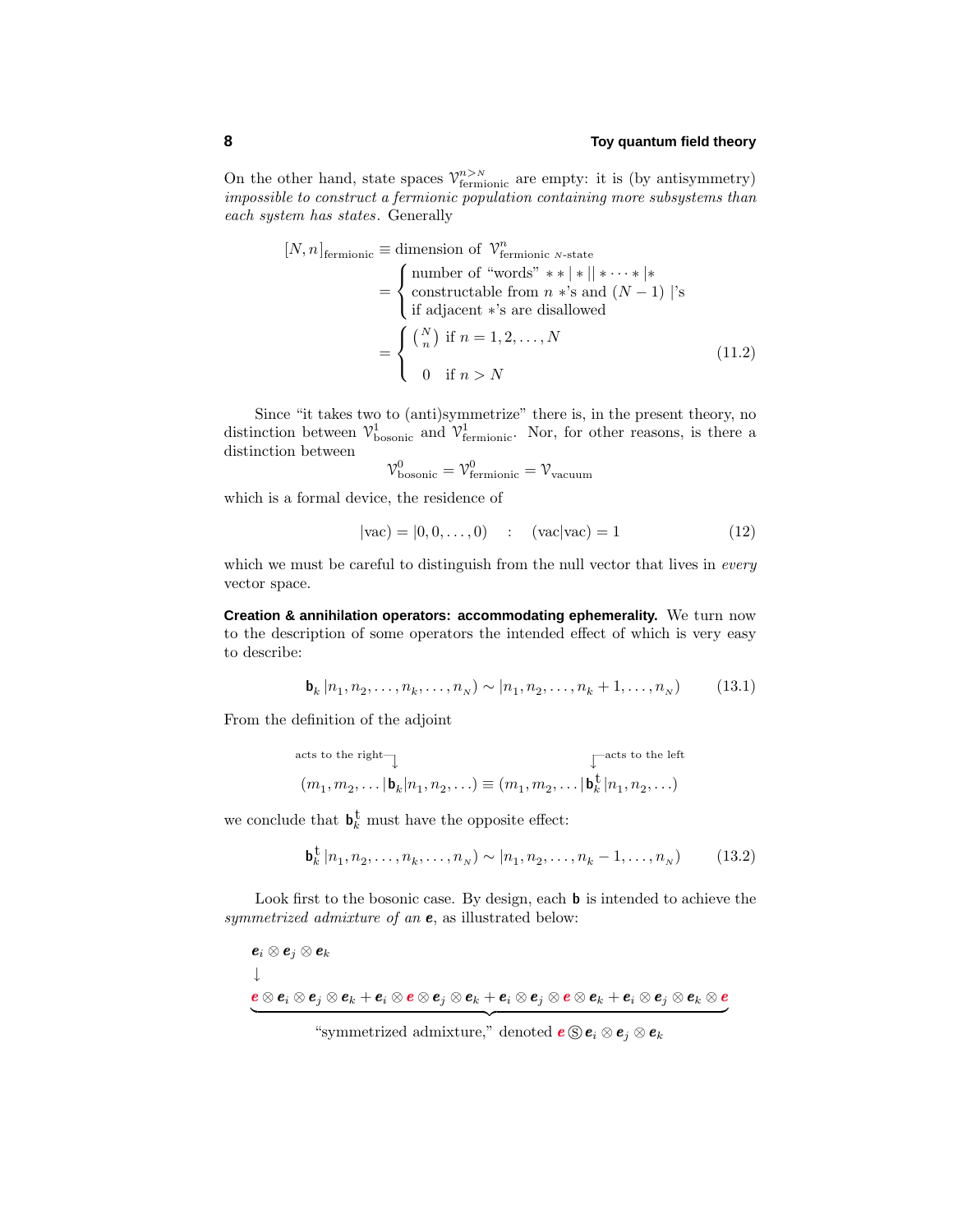## **Creation & annihilation operators: accommodating ephemerality 9**

Each of the 3! terms that entered into the definition  $e_i \circ e_j \circ e_k$  has expanded by this mechanism into 4 terms. It becomes natural in the light of the example to define

$$
\mathbf{b}_{k}|n_{1}...n_{k}...n_{N}) \equiv \frac{1}{\sqrt{n+1}} \cdot \mathbf{e}_{k} \otimes |n_{1}...n_{k}...n_{N})
$$
\n
$$
= \frac{1}{\sqrt{n_{1}! \cdots n_{k}! \cdots n_{N}}} \sum_{\varphi} \frac{\mathbf{e}_{k} \otimes \mathbf{e}_{i_{1}} \otimes \mathbf{e}_{i_{2}} \otimes \cdots \otimes \mathbf{e}_{i_{n}}}{\sqrt{n+1} \sqrt{n_{1}}} \\
= \sqrt{n_{k}+1} \cdot \frac{1}{\sqrt{n_{1}! \cdots (n_{k}+1)! \cdots n_{N}!}} \sum_{\varphi} \frac{\mathbf{e}_{k} \otimes \mathbf{e}_{i_{1}} \otimes \mathbf{e}_{i_{2}} \otimes \cdots \otimes \mathbf{e}_{i_{n}}}{\sqrt{n+1} \sqrt{n_{1}}} \\
= \sqrt{n_{k}+1} \cdot |n_{1}...n_{k}+1...n_{N})
$$

which lends these sharpened meanings to (13):

$$
\mathbf{b}_k | n_1, n_2, \dots, n_k, \dots, n_N) = \sqrt{n_k + 1} \cdot | n_1, n_2, \dots, n_k + 1, \dots, n_N) \tag{14.1}
$$

$$
\mathbf{b}_{k}^{\dagger} | n_{1}, n_{2}, \dots, n_{k}, \dots, n_{N} ) = \sqrt{n_{k}} \cdot | n_{1}, n_{2}, \dots, n_{k} - 1, \dots, n_{N} ) \quad (14.2)
$$

While  $\mathbf{b}_k$  accomplishes "symmetrized admixture,"  $\mathbf{b}_k^{\dagger}$  achieves "symmetrized extraction" of an  $e_k$ , which is a rather more intricate process; an argument based again upon (3.6) shows the process to be mechanized by the  $N^{n-1}\times N^n$ rectangular matrix

$$
\mathbb{B}_k = \sqrt{n} \left( \mathbb{I}_{N^{n-1}} \otimes \pmb{e}_k \right)^{\text{T}}
$$

but I will not linger to review the elementary details.<sup>6</sup>

Turning now to the fermionic case*...* we have adopted the convention that

"dictionary order" is the "canonical order"

and it is here that that convention does its work. We have interest now in the antisymmetrized admixture of an *e*, as illustrated below:

*e<sup>i</sup>* ⊗ *e<sup>j</sup>* ⊗ *e<sup>k</sup>* ↓  $\overline{e\otimes e_i\otimes e_j\otimes e_k} - e_i\,\overline{\otimes}\,e\otimes e_j\otimes e_k + e_i\otimes e_j\otimes e\otimes e_k - e_i\otimes e_j\otimes e_k\otimes e_k$ 

 "antisymmetrized admixture," denoted  $e \otimes e_i \otimes e_j \otimes e_k$ 

<sup>6</sup> Those can be found at (41) in "Comments concerning Julian Schwinger's 'On Angular Momentum' " (October 2000), from which my remarks today have been excerpted.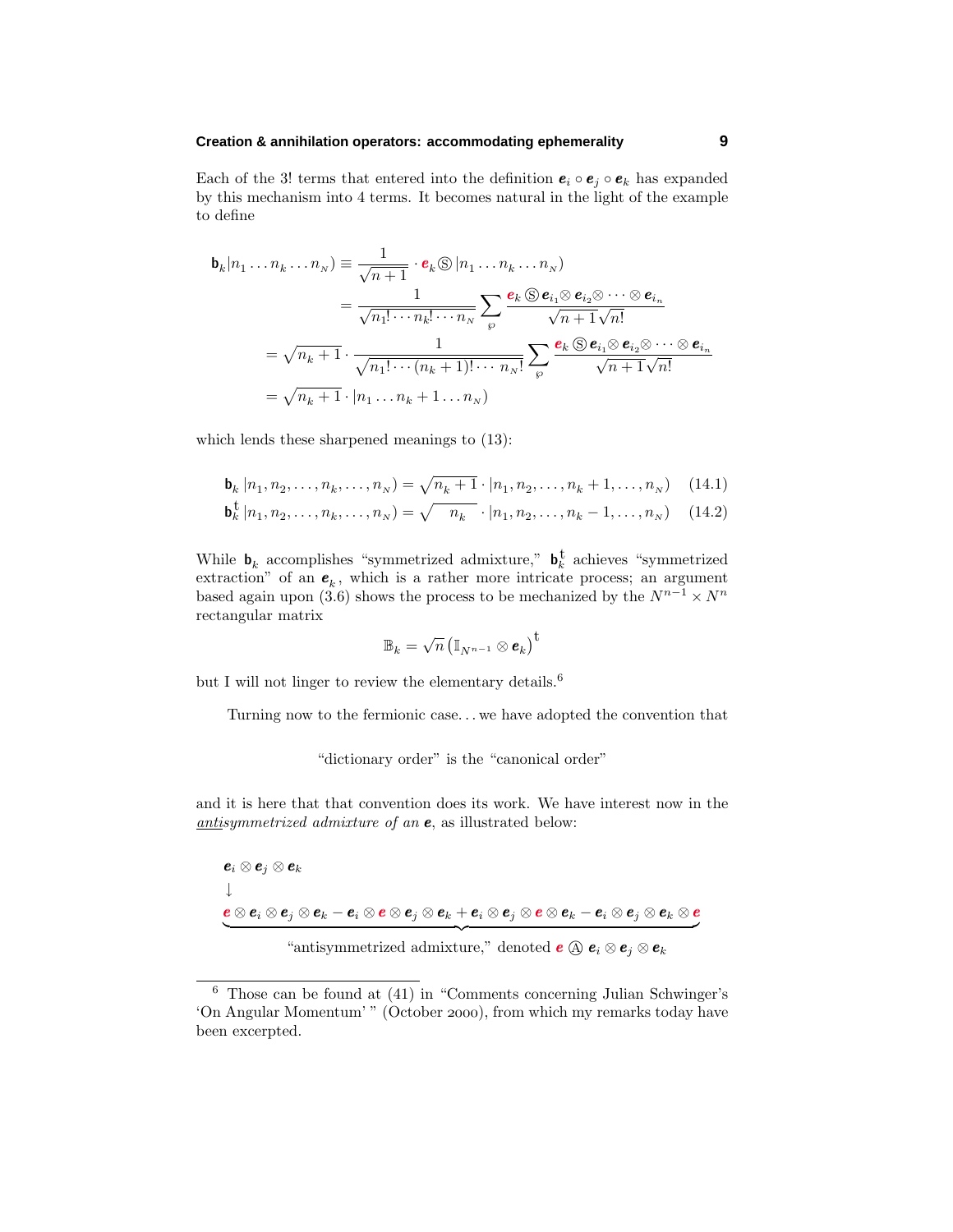It becomes in this light natural to define

$$
\mathbf{b}_{j}|n_{1},n_{2},\ldots,n_{N}) \equiv \frac{1}{\sqrt{n+1}} \cdot \mathbf{e}_{j} \otimes |n_{1},n_{2},n_{3})
$$
\n
$$
= \begin{cases}\n\mathbf{0} & \text{if } j \text{ already present in the ordered } i\text{-list} \\
\sum_{\wp} (-)^{\wp} \frac{\mathbf{e}_{j} \otimes \mathbf{e}_{i_{1}} \otimes \mathbf{e}_{i_{2}} \otimes \cdots \otimes \mathbf{e}_{i_{n}}}{\sqrt{n+1}\sqrt{n!}} & \text{if } j \text{ absent} \\
\end{cases}
$$
\n
$$
= \begin{cases}\n\mathbf{0} & \text{if } j \text{ all } i \neq j, \\
(-)^{S} \sum_{\wp} (-)^{\wp} \frac{\mathbf{e}_{i_{1}} \otimes \cdots \otimes \mathbf{e}_{i_{s}} \otimes \mathbf{e}_{j} \otimes \mathbf{e}_{k_{1}} \otimes \cdots \otimes \mathbf{e}_{k_{n-s}}}{\sqrt{(n+1)!}}\n\end{cases}
$$

according as  $n_j = 1$  or  $n_j = 0$ . Here we have moved  $e_j$  to its canonical place

all 
$$
i
$$
's  $j$  < all  $k$ 's

and

 $s \equiv s_j \equiv$  number of  $\pmb{e}_i$  that conventionally stand left of  $\pmb{e}_j$ 

$$
= \sum_{i < j} n_i
$$

So we have

$$
\mathbf{b}_{j}|n_{1}, n_{2}, \dots, n_{j}, \dots, n_{N})
$$
\n
$$
= (-)^{s_{j}} (1 - n_{j}) \cdot |n_{1}, n_{2}, \dots, n_{j} + 1, \dots, n_{N})
$$
\n(15.1)

where we have installed

$$
1 - n_j = \begin{cases} 0 & \text{if} \quad n_j = 1 \\ 1 & \text{if} \quad n_j = 0 \end{cases}
$$

as a nifty "switch" to distinguish one case from the other.<sup>7</sup> It follows already from (15.1) by appeal to the meaning of the adjoint that

$$
\mathbf{b}_{j}^{\mathbf{t}} | n_{1}, n_{2}, \dots, n_{j}, \dots, n_{N})
$$
\n
$$
= (-)^{s_{j}} n_{j} \cdot | n_{1}, n_{2}, \dots, n_{j} - 1, \dots, n_{N})
$$
\n(15.2)

We are in possession now of apparatus sufficient to produce (along lines already sketched) a "mechanized" account of  $\mathbf{b}_j^{\dagger}$ , but I won't.

$$
n_j = \begin{cases} 1 & \text{if } n_j = 1 \\ 0 & \text{if } n_j = 0 \end{cases}
$$

<sup>7</sup> The complementary switch—needed in a moment—is even simpler: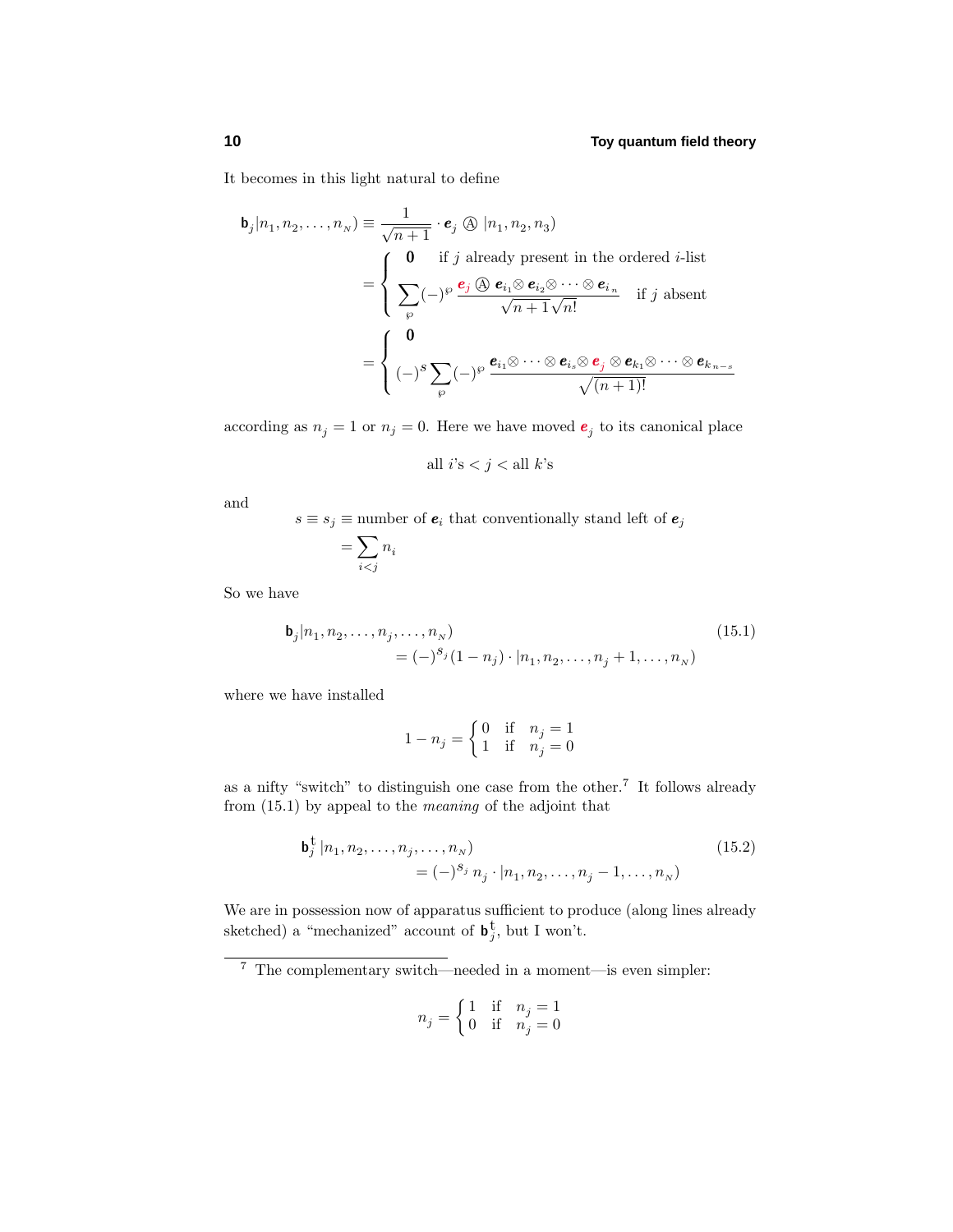## **Commutators & anticommutators 11**

I have found it easier, from a constructive standpoint, to discuss the **b**irth of an *e* -factor than its demise, and have elected to assign the simpler name to the simpler object. But now that all the work is behind us, we can revert

$$
\begin{array}{ccc}\n\mathbf{b}_j \longmapsto \mathbf{a}_j^{\mathbf{t}} & : & \text{creation operators} \\
\mathbf{b}_j^{\mathbf{t}} \longmapsto \mathbf{a}_j & : & \text{annihilation operators}\n\end{array}
$$

to the notation that has long been standard. We have

$$
\mathbf{a}_{j}^{\dagger}|n_{1}, n_{2}, \dots, n_{j}, \dots, n_{N})\n \qquad (16.11)
$$

$$
= \sqrt{n_j + 1} \cdot |n_1, n_2, \dots, n_j + 1, \dots, n_N)
$$
  
\n
$$
\mathbf{a}_j | n_1, n_2, \dots, n_j, \dots, n_N
$$
  
\n
$$
= \sqrt{n_j} \cdot |n_1, n_2, \dots, n_j - 1, \dots, n_N)
$$
\n(16.12)

$$
\mathbf{a}_{j}^{\mathbf{t}}|n_{1}, n_{2}, \dots, n_{j}, \dots, n_{N})\tag{16.21}
$$

$$
= (-)^{s_j} (1 - n_j) \cdot |n_1, n_2, \dots, n_j + 1, \dots, n_N)
$$
  
\n
$$
\mathbf{a}_j | n_1, n_2, \dots, n_j, \dots, n_N
$$
  
\n
$$
= (-)^{s_j} (n_j) \cdot |n_1, n_2, \dots, n_j - 1, \dots, n_N)
$$
\n(16.22)

in the bosonic/fermionic cases, respectively.

**Bosonic commutators, fermionic anticommutators.** In the former (bosonic) case it is evident that

$$
[\mathbf{a}_i, \mathbf{a}_j] = [\mathbf{a}_i^{\mathbf{t}}, \mathbf{a}_j^{\mathbf{t}}] = \mathbf{0} \quad : \quad \text{all } i, j \tag{17.1}
$$

and

$$
\left[\mathbf{a}_i, \mathbf{a}_j^{\dagger}\right] = \mathbf{0} \qquad : \quad i \neq j \tag{17.2}
$$

while from

$$
\mathbf{a}_i \mathbf{a}_i^{\dagger} | n_1, n_2, \dots, n_i, \dots, n_N) = (n_i + 1) | n_1, n_2, \dots, n_i, \dots, n_N)
$$
  

$$
\mathbf{a}_i^{\dagger} \mathbf{a}_i | n_1, n_2, \dots, n_i, \dots, n_N) = (-n_i - | n_1, n_2, \dots, n_i, \dots, n_N)
$$

we obtain

$$
\left[\mathbf{a}_{i}, \mathbf{a}_{i}^{\mathrm{t}}\right] = \mathbf{I} \qquad \text{all } i \tag{17.3}
$$

To develop fermionic analogs of those statements we must take into account the sign factors, which have some curious consequences. Look first to  $\mathbf{a}_i \mathbf{a}_j |$ etc.) on the assumption that  $i < j$ . In  $\mathbf{a}_i \mathbf{a}_j$  |etc.) we encounter  $(-)^{s_i + s_j}$  while the  $\mathbf{a}_j$  in  $\mathbf{a}_j \mathbf{a}_i$  |etc.) sees an extra term, so presents  $(-)^{s_i+s_j+1} = -(-)^{s_i+s_j}$ . This upshot of this line of argument is that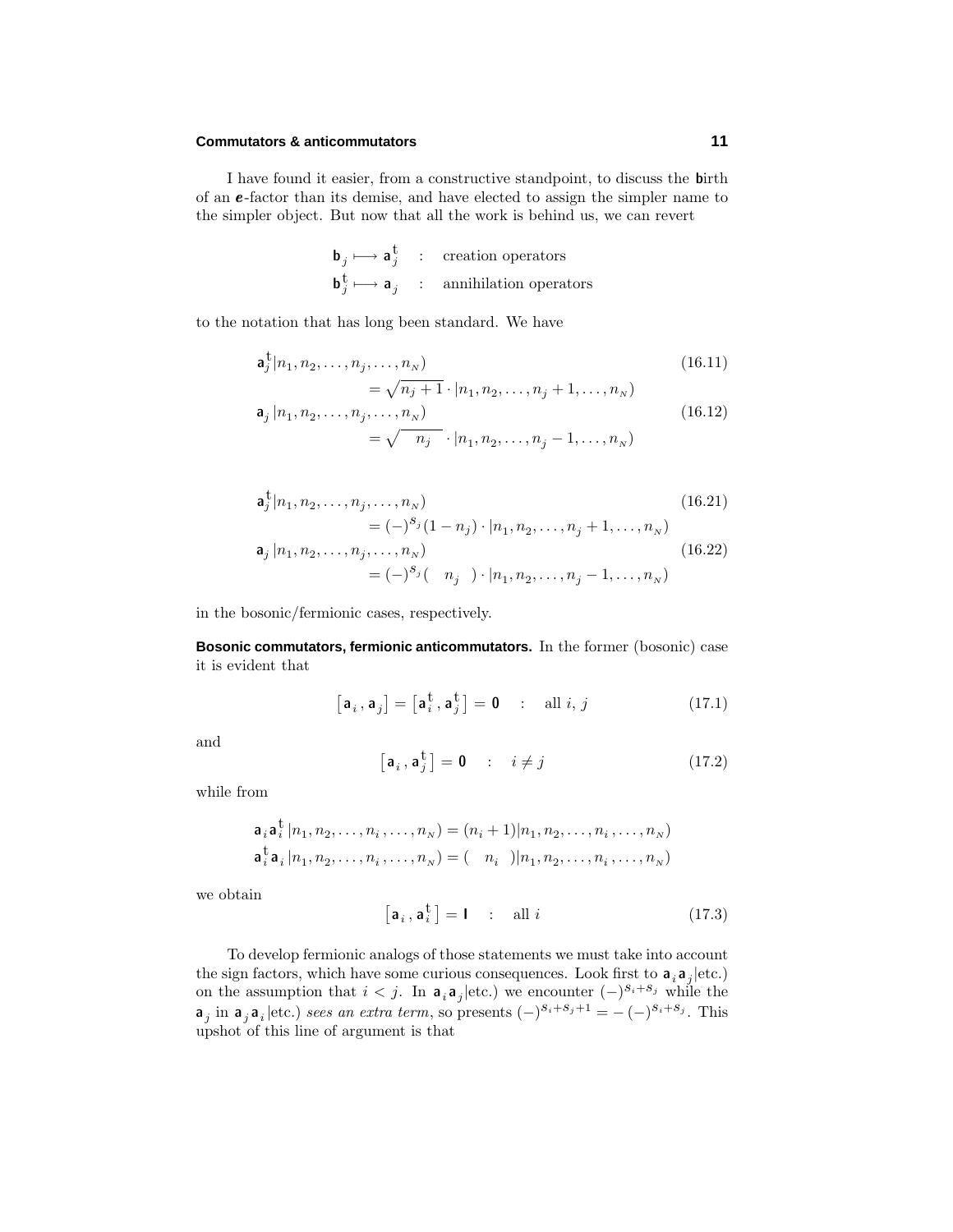$$
\begin{bmatrix} \mathbf{a}_i \,, \mathbf{a}_j \end{bmatrix}_{+} = \begin{bmatrix} \mathbf{a}_i^{\mathbf{t}} \,, \mathbf{a}_j^{\mathbf{t}} \end{bmatrix}_{+} = \mathbf{0} \quad : \quad \text{all } i, j \tag{18.1}
$$

$$
\left[\mathbf{a}_{i}, \mathbf{a}_{j}^{\dagger}\right]_{+} = \mathbf{0} \qquad \therefore \quad i \neq j \tag{18.2}
$$

where the  $+$  signifies anticommutation:

$$
\big[\mathsf{A},\mathsf{B}\big]_+\equiv \mathsf{A}\,\mathsf{B}+\mathsf{B}\,\mathsf{A}
$$

It follows more simply from

$$
\mathbf{a}_i \mathbf{a}_i^{\mathsf{t}} | \dots, n_i, \dots) = \begin{cases} (-)^{2s_i} | \dots, n_i, \dots) & \text{if } n_i = 0 \\ \mathbf{0} & \text{if } n_i = 1 \end{cases}
$$

$$
\mathbf{a}_i^{\mathsf{t}} \mathbf{a}_i | \dots, n_i, \dots) = \begin{cases} \mathbf{0} & \text{if } n_i = 0 \\ (-)^{2s_i} | \dots, n_i, \dots) & \text{if } n_i = 1 \end{cases}
$$

and  $(-)^{2s_i} = 1$  (all cases) that

$$
\left[\mathbf{a}_{i}, \mathbf{a}_{i}^{\mathrm{t}}\right]_{+} = \mathbf{I} \quad : \quad \text{all } i \tag{18.3}
$$

**Fock space, the field operator, second quantization.** It is clear from the preceding discussion that

$$
\mathbf{a}_i
$$
 acts on elements of  $\mathcal{V}_N^n$  to yield elements of  $\mathcal{V}_N^{n-1}$   
 $\mathbf{a}_i^{\dagger}$  acts on elements of  $\mathcal{V}_N^n$  to yield elements of  $\mathcal{V}_N^{n+1}$ 

Which is to say: creation/annihilation operators have as their sphere of activity not the state spaces of individual composite systems, but the formal union of such spaces—a place called "Fock space"<sup>8</sup>

$$
\mathcal{V}_{\text{Fock}}\equiv \left\{ \begin{matrix} \mathcal{V}^0_N \oplus \mathcal{V}^1_N \oplus \cdots \oplus \mathcal{V}^N_N \oplus \mathcal{V}^{N+1}_N \oplus \cdots & \colon & \text{bosonic case} \\ \mathcal{V}^0_N \oplus \mathcal{V}^1_N \oplus \cdots \oplus \mathcal{V}^N_N & \colon & \text{fermionic case} \end{matrix} \right.
$$

which is

∞-dimensional in the bosonic case, but only 2*<sup>N</sup>* -dimensional in the fermionic case.

Combinations of creation and annihilation operators, on the other hand, may be meaningful on individual  $V$ 's: the so-called "number operators"

$$
\mathbf{N}_i \equiv \mathbf{a}_i^{\mathrm{t}} \mathbf{a}_i \tag{19.1}
$$

<sup>8</sup> V. Fock, "Konfigurationsraum und zweite Quantelung," Zeit. f. Physik **75**, 622 (1932). The idea injected into physics by Fock was already standard to the exterior calculus, where the *d* and ∗ are similarly "international" in their action; see the final two pages of §2 in "Electrodynamical applications of the exterior calculus"  $(1996)$ .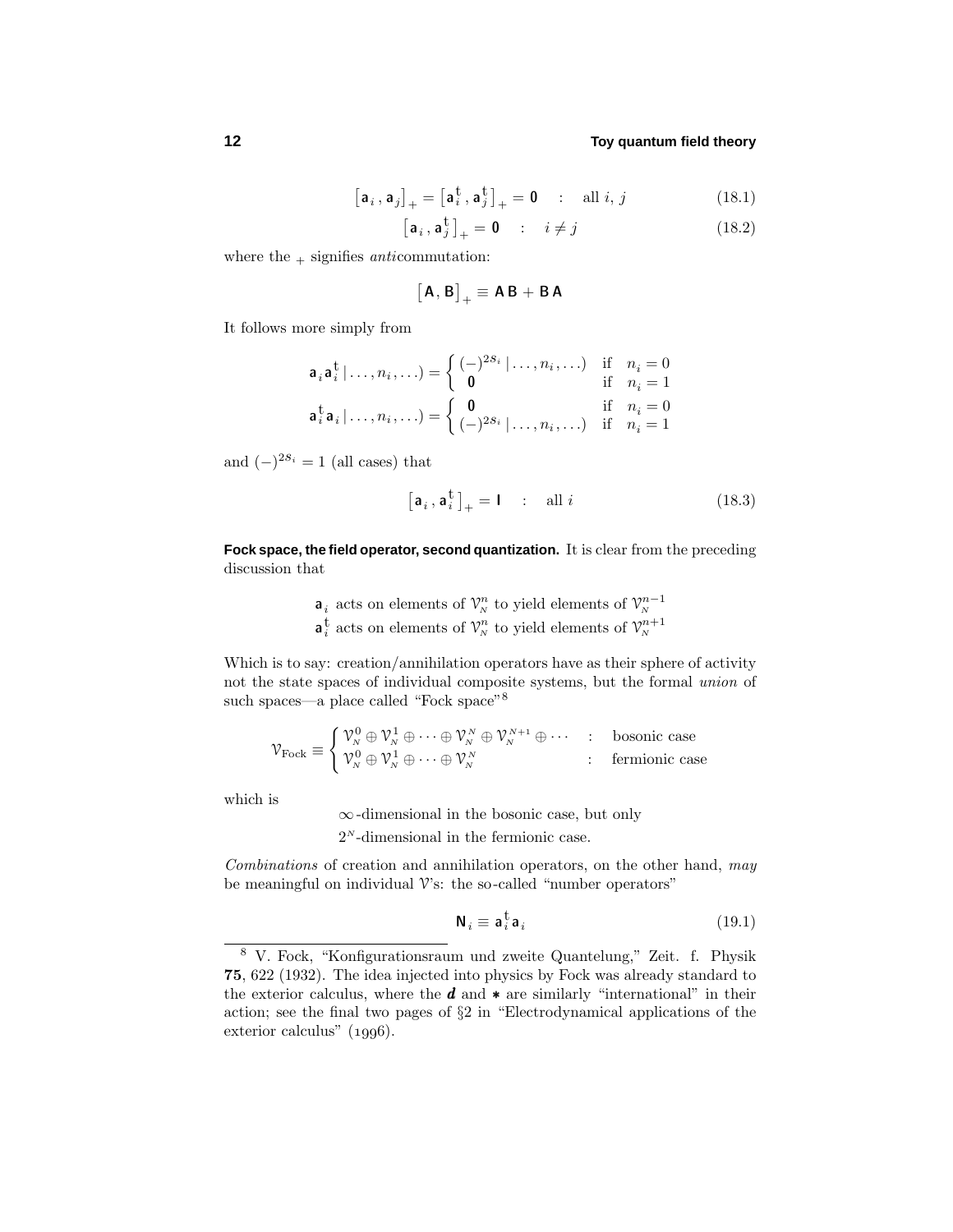#### **Fock space, the field operator, second quantization 13**

 $N_i | \ldots, n_i, \ldots$  =  $n_i | \ldots, n_i, \ldots$  : bosonic or fermionic

and the "total number operator"

$$
\mathbf{N} \equiv \sum_{i=1}^{N} \mathbf{N}_i \tag{19.2}
$$

provide (hermitian) examples. We note in passing that

$$
\begin{bmatrix}\n\mathbf{N}, \mathbf{a}_i\n\end{bmatrix} = \begin{bmatrix}\n\mathbf{N}_i, \mathbf{a}_i\n\end{bmatrix} = -\mathbf{a}_i\n\end{bmatrix} = \begin{bmatrix}\n\mathbf{N}_i, \mathbf{a}_i^{\dagger}\n\end{bmatrix} = \mathbf{a}_i^{\dagger} = \mathbf{a}_i^{\dagger}
$$
 to bosonic case (20.1)

$$
\begin{bmatrix} \mathbf{N}, \mathbf{a}_i \end{bmatrix}_+ = \begin{bmatrix} \mathbf{N}_i, \mathbf{a}_i \end{bmatrix}_+ = +\mathbf{a}_i
$$
  
\n
$$
\begin{bmatrix} \mathbf{N}, \mathbf{a}_i^{\mathsf{t}} \end{bmatrix}_+ = \begin{bmatrix} \mathbf{N}_i, \mathbf{a}_i^{\mathsf{t}} \end{bmatrix}_+ = +\mathbf{a}_i^{\mathsf{t}} \end{bmatrix} : \text{fermionic case} \qquad (20.2)
$$

So many (essentially all) of the properties of  $|n_1n_2...n_N\rangle$ -states entered into the fabrication of the **a**'s and **a**t's that we can now turn the process around, and use the established properties of creation/annihilation operators to recreate the states—to fashion them "from nothing:"

$$
|n_1 n_2 \dots n_N\rangle = \frac{1}{\sqrt{n_1! \, n_2! \cdots n_N!}} (\mathbf{a}_1^{\mathbf{t}})^{n_1} (\mathbf{a}_2^{\mathbf{t}})^{n_2} \cdots (\mathbf{a}_N^{\mathbf{t}})^{n_N} |\text{vac}\rangle \tag{21}
$$

The expression on the right is central to what in oscillator physics is called the theory of "states of minimal dispersion/uncertainty," and in quantum optics is called the "theory of coherent states."<sup>9</sup> Notice that operator order on the right is irrelevant in the bosonic case but—because (18.1) entails  $\mathbf{a}_i^{\mathsf{t}} \mathbf{a}_j^{\mathsf{t}} = -\mathbf{a}_j^{\mathsf{t}} \mathbf{a}_i^{\mathsf{t}}$ —is of critical importance in the fermionic case; it is in this detail that the connection between "antisymmetry" and "anticommutivity" is most sharply exposed.

We come now to the profound development that (upon abandonment of our characteristic finite-state assumption) earns for this subject the name "quantum field theory," and that gives rise to the concept of "second quantization." As an expository convenience we set  $N = 3$ .

Let **H** be a hermitian operator defined on the state space  $\mathcal V$  of a the solitary 3-state system S. To describe **H** relative to a selected orthonormal basis, Dirac would write

$$
\mathbf{H} = \sum_{i,j} |i)(i|\mathbf{H}|j)(j| \equiv \sum_{i,j} H_{ij}|i)(j|
$$

<sup>&</sup>lt;sup>9</sup> See Chapter 11 in L. Mandell & E. Wolf, *Optical coherence and quantum* optics () for detailed discussion and references (which date mainly from the  $1960's$ ).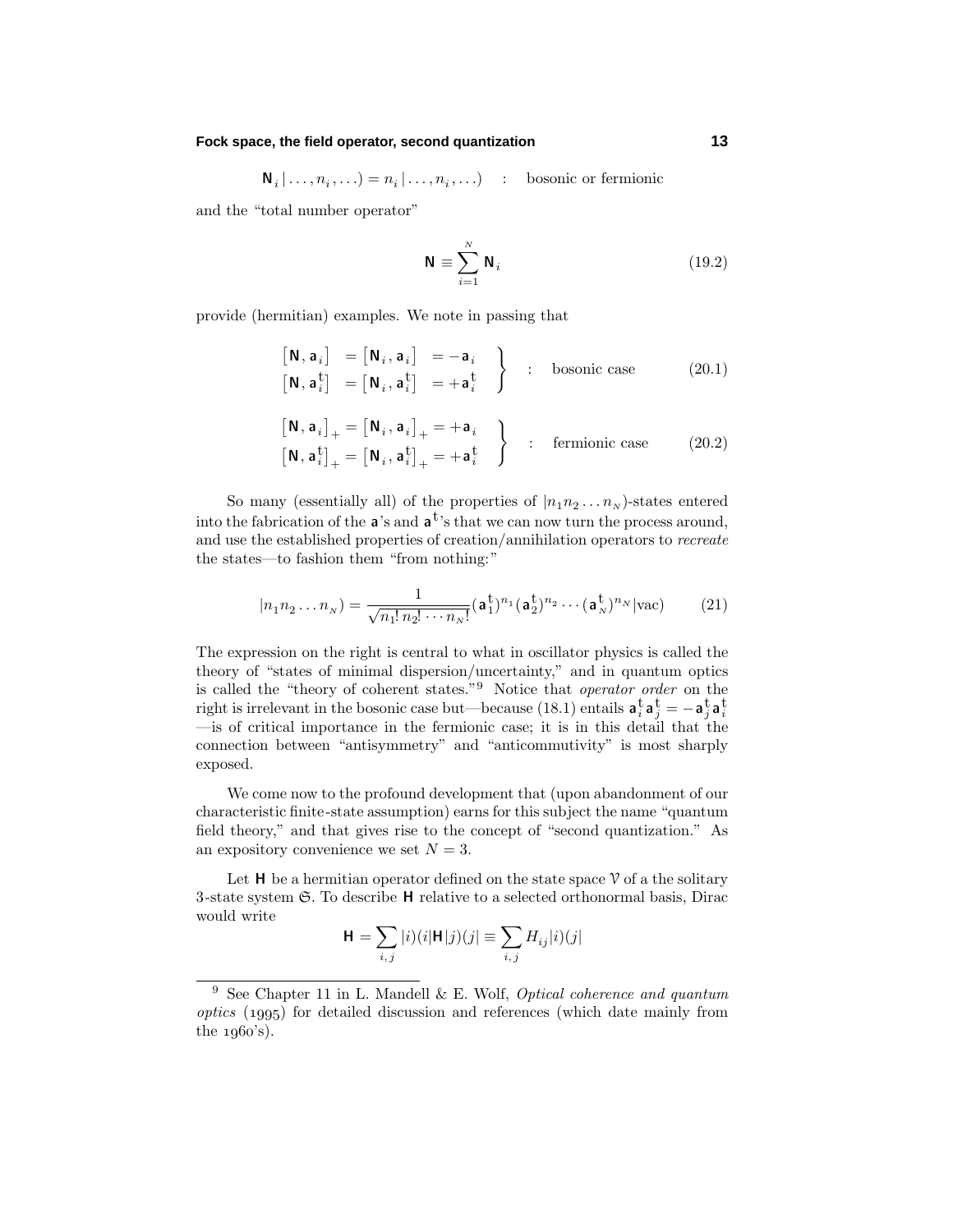When presented to  $|\psi\rangle = \sum_{k} |k\rangle(k|\psi) \equiv \sum_{k} |k\rangle \psi_{k}$  the operator  $H_{ij}|i\rangle(j|$  plucks out the |*j*)-component and turns it into an |*i*)-component, to which it assigns weight  $H_{ij}$ . To express the same idea, we might write

$$
|\psi\rangle = |1, 0, 0\rangle(1, 0, 0|\psi\rangle + |0, 1, 0\rangle(0, 1, 0|\psi\rangle + |0, 0, 1\rangle(0, 0, 1|\psi\rangle |i\rangle(j| = \mathbf{a}_a^{\mathbf{t}} \mathbf{a}_j H_{11} = (1, 0, 0|\mathbf{H}|1, 0, 0), \quad H_{12} = (1, 0, 0|\mathbf{H}|0, 1, 0), \quad \text{etc.}
$$

It becomes in this light natural to introduce

$$
\mathbf{\Psi} \equiv [1, 0, 0) \mathbf{a}_1 + [0, 1, 0) \mathbf{a}_2 + [0, 0, 1) \mathbf{a}_3 \tag{22}
$$

and to write

$$
\mathcal{H} = \Psi^{\text{t}} \overset{\text{[was initially defined only on } \mathcal{V}^1}{\mathbf{H} \Psi}
$$
\n
$$
\overset{\text{[1]} }{\mathbf{H} \mathbf{W}} \tag{23}
$$
\n
$$
\overset{\text{[1]} }{\mathbf{H} \mathbf{W}} \tag{23}
$$

We notice that

$$
\mathbf{\Psi}|\text{vac}\rangle = 0\tag{24}
$$

and that

and in

$$
\mathbf{\Psi}^{\mathbf{t}}\mathbf{\Psi} = \sum_{i} \mathbf{a}_{i}^{\mathbf{t}} \mathbf{a}_{i} = \sum_{i} \mathbf{N}_{i} = \mathbf{N}
$$
 (25)

In the ordinary quantum theory of  $\mathfrak{S}$  the expression  $(\psi | \mathbf{H} | \psi)$  carries the interpretation of a number-valued "expectation value." But the right side of (47) is *operator*-valued: it acts simultaneously on  $\mathcal{V}^1$ ,  $\mathcal{V}^2$ ,  $\mathcal{V}^3$ ,...; it acts, in short, on the elements

$$
|\Psi\rangle \in \mathcal{V}_{Fock} \quad : \quad (\Psi|\Psi) = 1
$$

$$
\mathcal{H}|\Psi\rangle = i\hbar \,\partial_t|\Psi\rangle \tag{26}
$$

(where  $\mathcal H$  has assumed the status of a Hamiltonian) provides simultaneous accounts of

quantum physics on 
$$
\mathfrak{S}
$$

\nquantum physics on  $\mathfrak{S} \times \mathfrak{S}$ 

\nquantum physics on  $\mathfrak{S} \times \mathfrak{S} \times \mathfrak{S}$ 

\n...

Moreover, if we introduce (23) into (26) and draw upon (24) we find that

 $\partial_t |vac\rangle = 0$  :  $|vac\rangle$  is dynamically invariant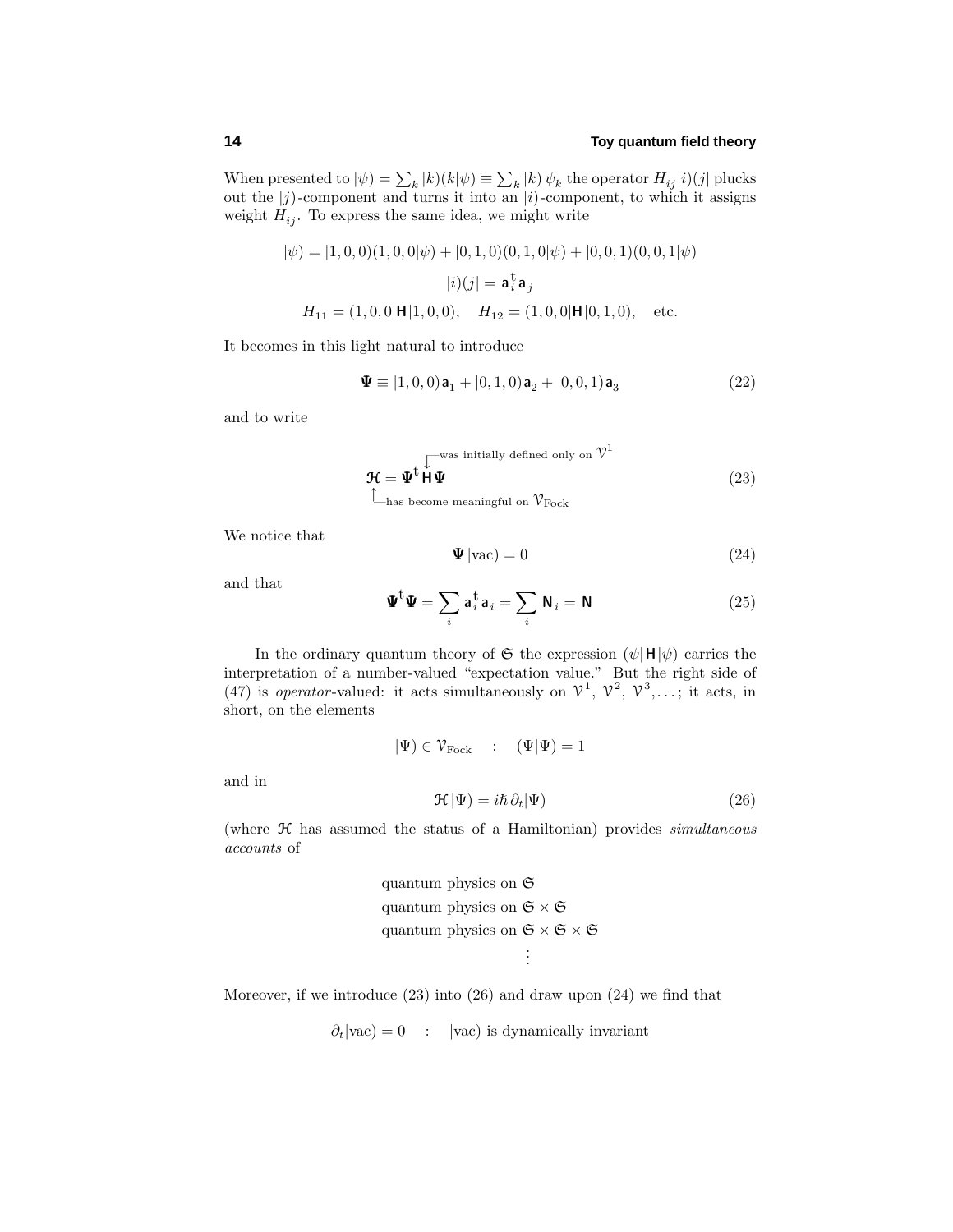#### **Where Feynman diagrams come from—roughly 15**

The finite-state Schrödinger equation  $\mathbb{H}\psi = i\hbar \partial_t \psi$  can—together with its conjugate— be obtained from the classical (!) Lagrangian

$$
L = \pmb{\psi}^{\rm t}(i\hbar\,\pmb{\psi}_t - \mathbb{H}\,\pmb{\psi})
$$

on the strength of which we are led to define<sup>10</sup>

$$
\boldsymbol{\pi} \equiv \frac{\partial L}{\partial \boldsymbol{\psi}_t} = i\hbar \boldsymbol{\psi}^{\mathrm{t}} \quad : \quad \text{``conjugate momentum''}
$$

Mimicing that result, we define

$$
\Pi \equiv i\hbar \, \Psi^t
$$

and obtain

bosonic case : 
$$
[\Psi, \Pi] = i\hbar \sum_{k} [a_{k}, a_{k}^{\dagger}]
$$
  
fermionic case :  $[\Psi, \Pi]_{+} = i\hbar \sum_{k} [a_{k}, a_{k}^{\dagger}]_{+}$  $\begin{cases} = i\hbar \text{ (number } N \text{ of states)} \cdot \Pi \end{cases}$ 

In field theory the "number of states" (degrees of freedom) becomes infinite, and one is led (in the non-relativistic theory) to statements of the form

$$
\big[\Psi({\pmb x}), \pmb{\Pi}({\pmb y})\big]_\pm = i\hbar\hspace{0.05em}\delta({\pmb x}-{\pmb y})
$$

In field theory it is entirely natural to call  $\Psi(x)$  the "field operator." I will borrow that terminology, though it is a bit of a stretch to think of  $\mathfrak{S} \times \mathfrak{S} \times \cdots$ as a "field."

"Quantum field theory" is the name given to the quantum theory of indefinitely many indistinguishable bosonic/fermionic subsystems (usually understood to be "particles")*...* and can be considered to arise by formal "2nd quantization" of the *ψ*-field that serves to describe the state of a solitary subsystem (but that is thought of now as a complex classical field as susceptible to quantization as any other classical field). It is, in my view, one of the grand and glorious surprises of  $20<sup>th</sup>$  Century physics that the first part of the preceding sentence has anything at all to do with the second part.

**Where Feynman diagrams come from—roughly.** Particularly interesting is the situation that arises when a second population  $\mathfrak{S} \times \mathfrak{S} \times \cdots$  is brought into play, and allowed to interact with  $\mathfrak{S} \times \mathfrak{S} \times \cdots$  The state of such a compound system lives in a compounded Fock space spanned by orthonormal vectors

$$
|n_1n_2\ldots n_Nn_1n_2\ldots n_M\rangle
$$

<sup>&</sup>lt;sup>10</sup> Note that the gauge-equivalent Lagrangian  $L = \frac{1}{2}i\hbar(\boldsymbol{\psi}^{\mathbf{t}}\boldsymbol{\psi}_t - \boldsymbol{\psi}_t^{\mathbf{t}}\boldsymbol{\psi}) - \boldsymbol{\psi}^{\mathbf{t}}\mathbb{H}\boldsymbol{\psi}$ leads to different results.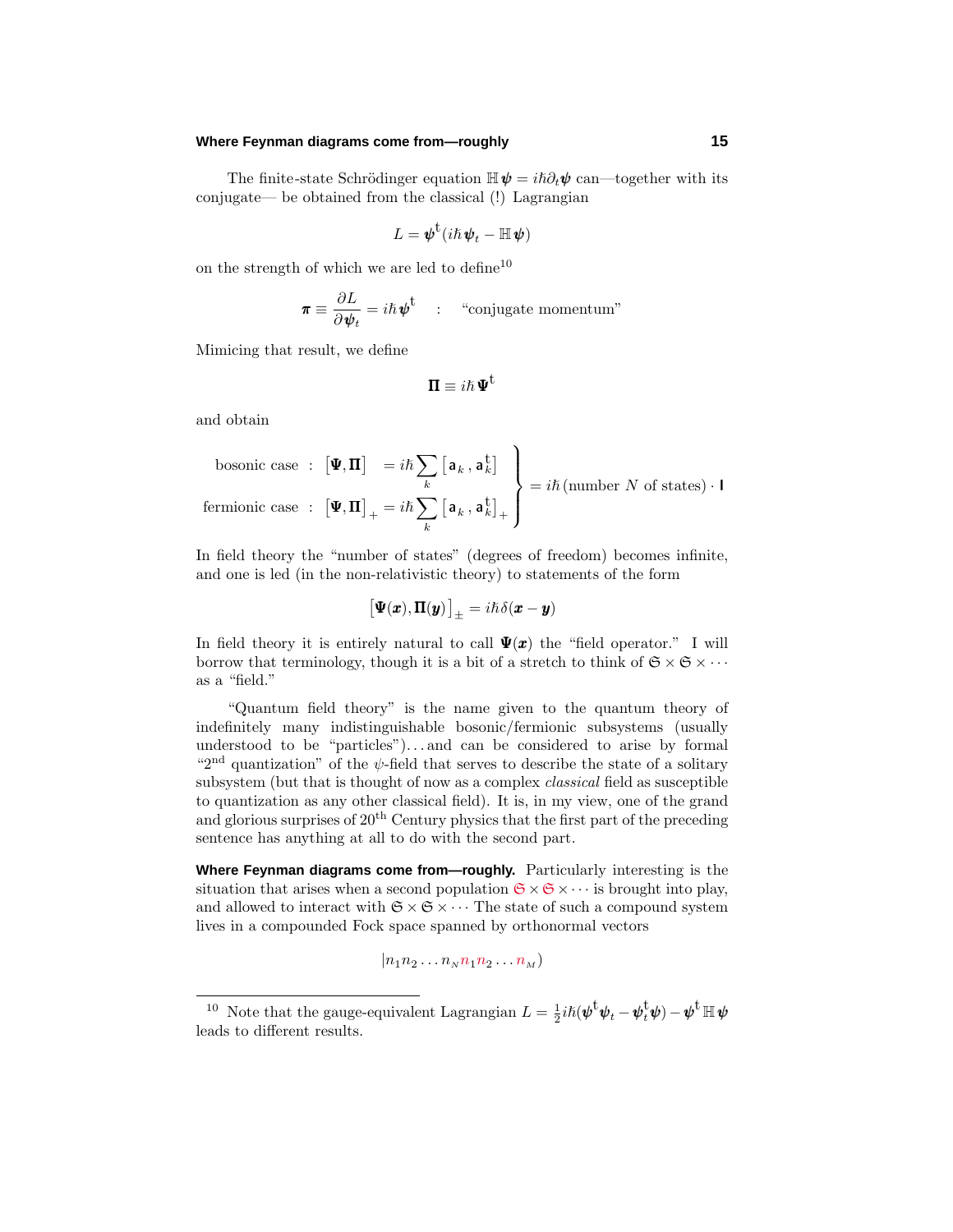and is constructed

$$
|\Psi) \equiv |\Psi)_{\rm compound} = |\Psi)_{\rm system\ #1} \otimes |\Psi)_{\rm system\ #2}
$$

We have now additional creation/annihilation operators  $a^t$  and  $a$ , an additional "field operator"  $\Psi$ , and in place of (26) write

$$
\{\mathcal{H} + \mathcal{H} + \mathcal{H}_{\text{interaction}}\}|\Psi) = i\hbar \,\partial_t|\Psi) \tag{27}
$$

Suppose the designs of  $\mathcal H$  and  $\mathcal H$  have been designed to insure the conservation of **N** and **N** - $\overline{a}$ 

$$
[\{\mathcal{H} + \mathcal{H}\}, \mathbf{N}] = [\mathcal{H}, \mathbf{N}] = \mathbf{0}
$$

$$
[\{\mathcal{H} + \mathcal{H}\}, \mathbf{N}] = [\mathcal{H}, \mathbf{N}] = \mathbf{0}
$$

but that the interaction term is of (say) the form

$$
\mathbf{\mathcal{H}}_{\mathrm{interaction}}=\lambda \boldsymbol{\Psi}^{t}\boldsymbol{\Psi}\cdot(\boldsymbol{\Psi}^{t}+\boldsymbol{\Psi})
$$

encountered in quantum electrodynamics (where *J*·*A* serves as the classical inspiration). Then **N** is still conserved, but **N**-conservation is violated: we encounter transitions of the types

$$
|n_1 \dots n_i \dots n_j \dots n_N n_1 \dots n_k \dots n_M)
$$
  
action typical of the interaction term  $\lambda \Psi^{\mathbf{t}} \Psi \Psi^{\mathbf{t}}$   

$$
|n_1 \dots n_i + 1 \dots n_j - 1 \dots n_N n_1 \dots n_k + 1 \dots n_M)
$$

and

$$
|n_1 \dots n_i \dots n_j \dots n_N n_1 \dots n_k \dots n_M)
$$
  
action typical of the interaction term  $\lambda \Psi^{\mathbf{t}} \Psi \Psi$   

$$
|n_1 \dots n_i + 1 \dots n_j - 1 \dots n_N n_1 \dots n_k - 1 \dots n_M)
$$

which invite diagrammatic representation as in Figure 1. When we expand the exponential that enters into the solution of (26)

$$
|\Psi)_t = \exp\left\{-\frac{i}{\hbar} \left[\mathcal{H} + \mathcal{H} + \mathcal{H}_{\text{interaction}}\right]t\right\} |\Psi)_0
$$

we encounter an intricate tangle of such terms. It was in connection with the production/management/interpretation of that tangle that Feynman, Dyson, Schwinger, Tomonaga et al made their great contributions.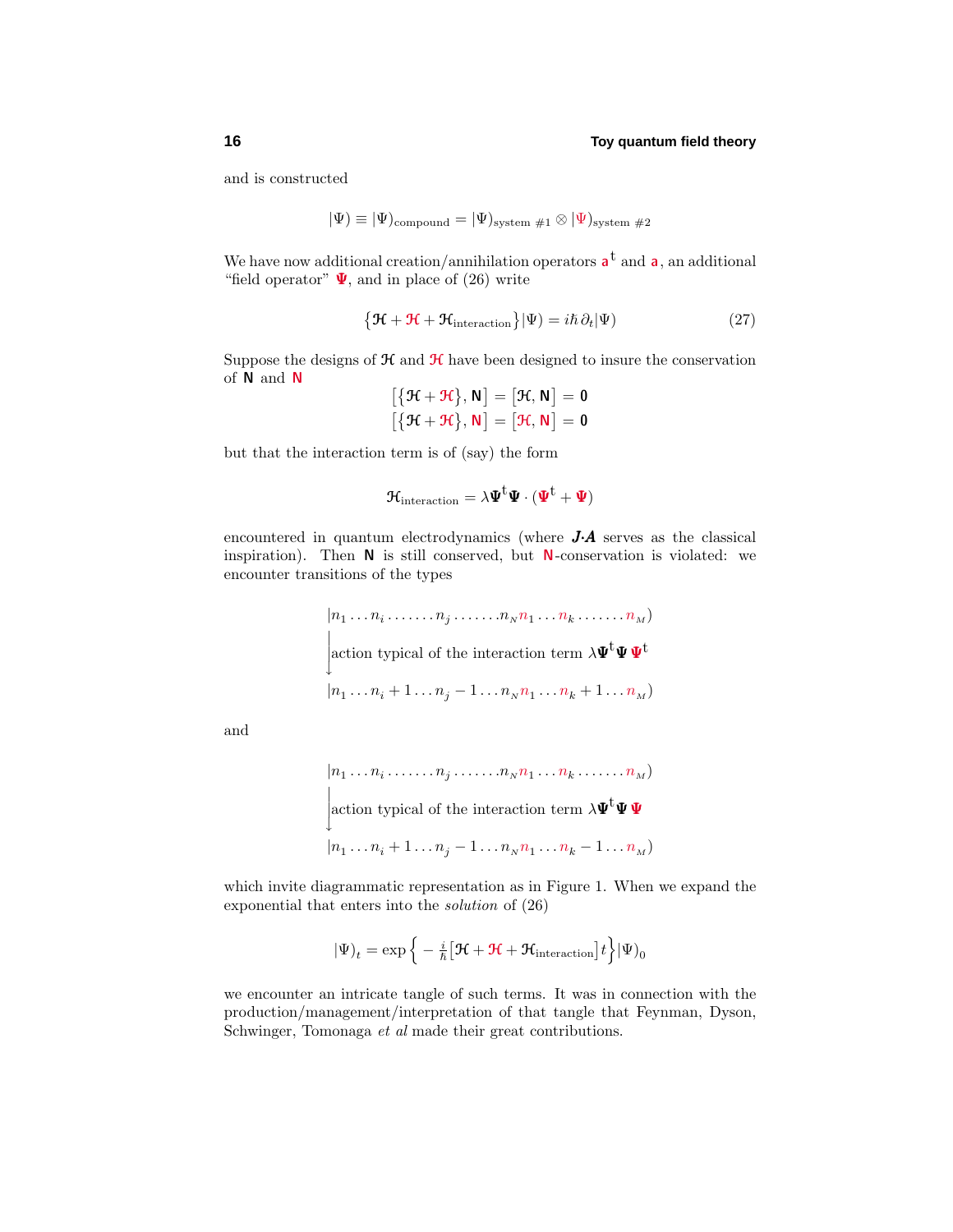

FIGURE 1: *Toy Feynman diagrams illustrating the action of*  $\Psi^t \Psi \Psi^t$ on the left, and of  $\Psi^t \Psi \Psi$  on the right.

I conclude these sketchy remarks with a cautionary remark: There is a tendency in this field—which the use of Feynman diagrams seems to encourage —to confuse mathematical "terms" with physical "events." People point to a diagram and say "this is a picture of an electron emitting a photon." It is not, and such statements illustrate what I call "misplaced concreteness." One would not confuse the vector  $\mathbf{A} = \sum a^i \mathbf{e}_i$  that describes some physics with the coordinates  $a^i$  that describe the vector, for the latter have meaning only relative to the selection of a basis, which is arbitrary/conventional. The "physics in the mathematics" can attach only to those mathematical features that are convention-independent, invariant with respect to adjustments of those conventions. So it is here: the detailed meaning of  $|n_1n_2...n_N\rangle$  and of the associated **a** and **a**<sup>t</sup> operators hinges on the selection of a basis  $\{e_1, e_2, \ldots, e_N\}$ in  $V$ ; alter that selection and all those detailed meanings change. Feynman diagrams become linear combinations of other Feynman diagrams. It is, in this light, interesting to notice that the field operator  $\Psi$ , since assembled at (22) from two objects with (as couild easily be shown) complementary transformation properties, is stable with respect to basis adjustments, so can be held to possess a kind of "direct physical significance."

**Application to the quantum theory of angular momentum.** I start this discussion in a funny place; namely, with the observation that the Hamiltonian of a classical isotropic oscillator

$$
H(p_1, p_2, x_1, x_2) \equiv \frac{1}{2m} \left\{ (p_1^2 + p_2^2) + m^2 \omega^2 (x_1^2 + x_2^2) \right\}
$$

can be written

$$
H = \hbar\omega \left\{ a_1^* a_1 + a_2^* a_2 \right\}
$$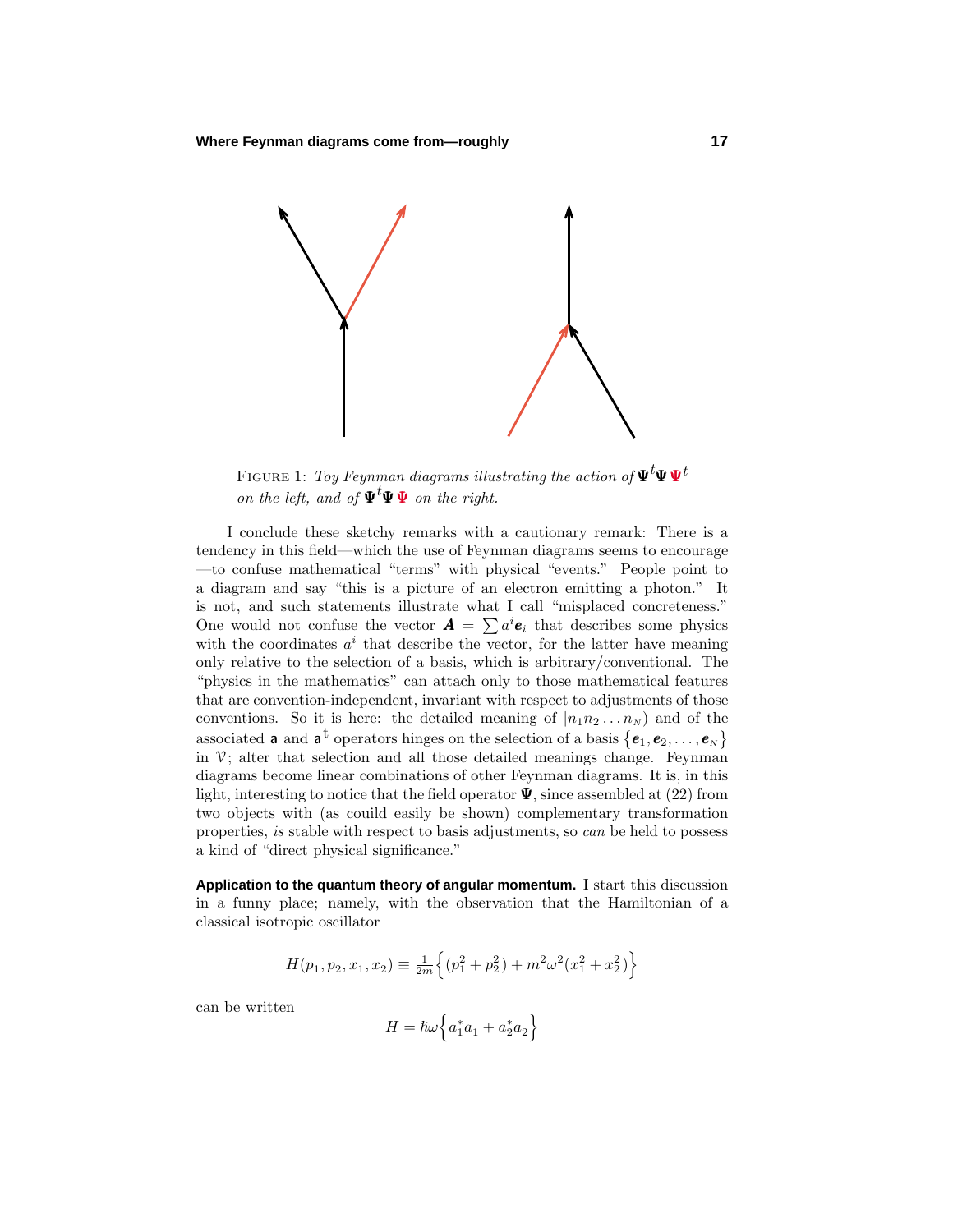where

$$
a \equiv \frac{1}{\sqrt{2}} \{y + iq\}
$$
 and  $a^* \equiv \frac{1}{\sqrt{2}} \{y - iq\}$ 

have been assembled from the dimensionless variables

$$
y \equiv \sqrt{\frac{m\omega^2}{\hbar \omega}} x
$$
 and  $q \equiv \sqrt{\frac{1}{m \cdot \hbar \omega}} p$ 

and subscripts have been surpressed. From  $[x_1, p_1] = [x_2, p_2] = 1$  (all other Poisson brackets constructable from  $x_1$ ,  $p_1$ ,  $x_2$  and  $p_2$  vanish) one obtains

$$
[a_1^*, a_1] = [a_2^*, a_2] = \frac{i}{\hbar} \quad : \quad \text{all other } a\text{-brackets vanish}
$$

A line of argument can now be constructed that leads fairly naturally<br><sup>6</sup> to the introduction of constants of the motion

$$
J_1 = \frac{\hbar}{2} (a_1^* a_2 + a_2^* a_1)
$$
  
\n
$$
J_2 = -i \frac{\hbar}{2} (a_1^* a_2 - a_2^* a_1)
$$
  
\n
$$
J_3 = \frac{\hbar}{2} (a_1^* a_1 - a_2^* a_2)
$$
\n(28)

and to the observation that

$$
\begin{aligned}\n[J_1, J_2] &= J_3\\ \n[J_2, J_3] &= J_1\\ \n[J_3, J_1] &= J_2\n\end{aligned}
$$
\n(29)

These are identical to the Poisson brackets supplied by the classical theory of angular momentum; the implication is that the 3-dimensional rotation group  $O(3)$  is an "accidental symmetry group"<sup>11</sup> of the 2-dimensional isotropic oscillator.

All of which transfers directly to the associated quantum theory; one has

$$
\mathbf{H} \equiv \frac{1}{2m} \left\{ (\mathbf{p}_1^2 + \mathbf{p}_2^2) + m^2 \omega^2 (\mathbf{x}_1^2 + \mathbf{x}_2^2) \right\}
$$

$$
= \hbar \omega \left\{ \mathbf{a}_1^+ \mathbf{a}_1 + \mathbf{a}_2^+ \mathbf{a}_2 + \left( \frac{1}{2} + \frac{1}{2} \right) \mathbf{I} \right\}
$$

and

 $[a_1, a_1^t] = [a_2, a_2^t] = I$  : all other **a**-commutators vanish (30)

from which it follows that

$$
\mathbf{J}_1 = \begin{bmatrix} \frac{\hbar}{2} (\mathbf{a}_1^{\dagger} \mathbf{a}_2 + \mathbf{a}_2^{\dagger} \mathbf{a}_1) \\ \mathbf{J}_2 = -i \frac{\hbar}{2} (\mathbf{a}_1^{\dagger} \mathbf{a}_2 - \mathbf{a}_2^{\dagger} \mathbf{a}_1) \\ \mathbf{J}_3 = \frac{\hbar}{2} (\mathbf{a}_1^{\dagger} \mathbf{a}_1 - \mathbf{a}_2^{\dagger} \mathbf{a}_2) \end{bmatrix}
$$
\n(31)

<sup>11</sup> For a good short introduction to this concept see H. V. McIntosh, "On accidental degeneracy in classical & quantum mechanics," AJP **27**, 620 (1959). See also footnote 20 in "Classical/quantum theory of 2-dimensional hydrogen,"  $(February 1999).$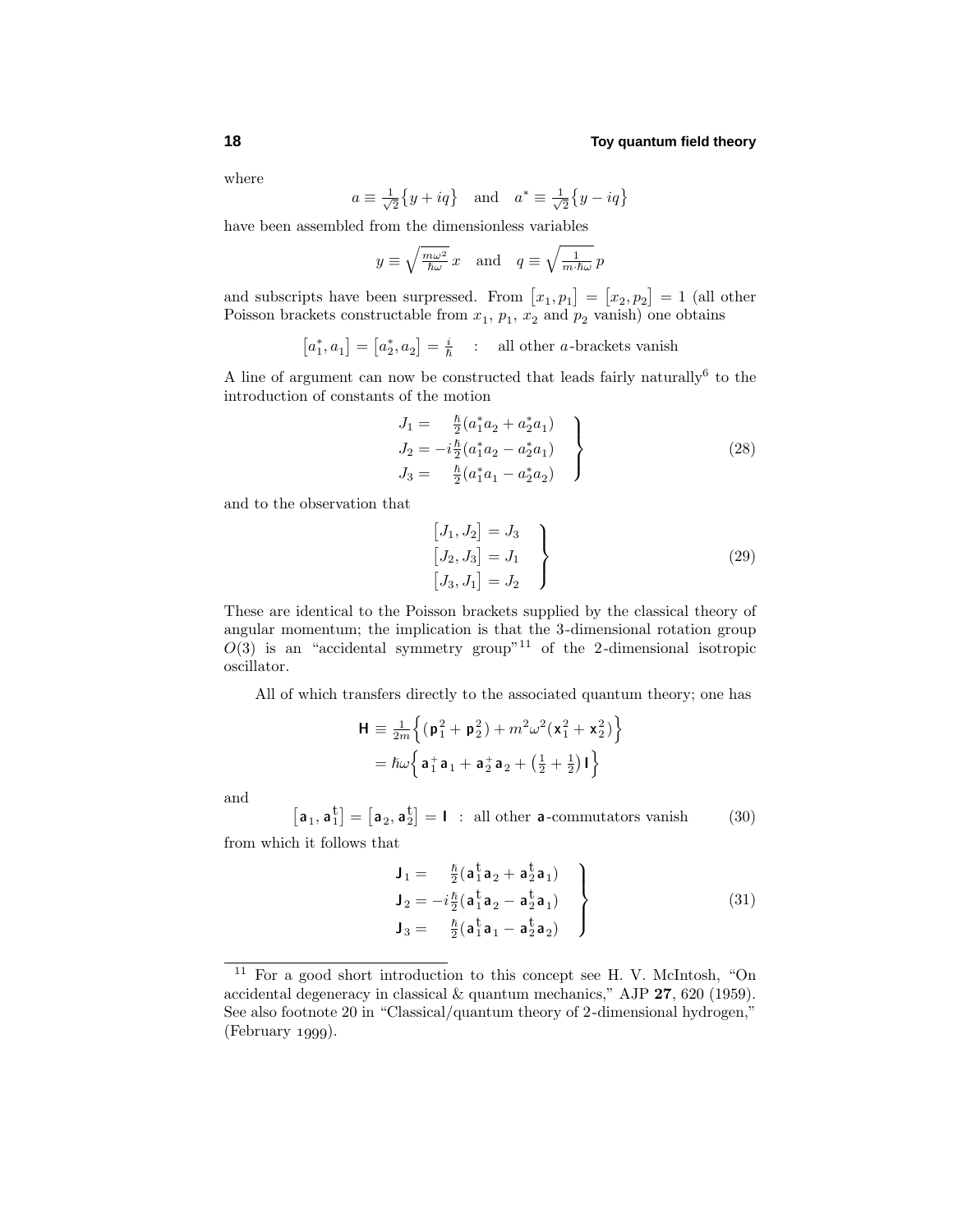## **Application to the quantum theory of angular momentum 19**

are constants of the quantum motion (commute with **H**) and satisfy precisely the commutation relations that lie at the foundation of the quantum theory of angular momentum:

$$
\begin{bmatrix} \mathbf{J}_1, \mathbf{J}_2 \end{bmatrix} = i\hbar \mathbf{J}_3 \n\begin{bmatrix} \mathbf{J}_2, \mathbf{J}_3 \end{bmatrix} = i\hbar \mathbf{J}_1 \n\begin{bmatrix} \mathbf{J}_3, \mathbf{J}_1 \end{bmatrix} = i\hbar \mathbf{J}_2
$$
\n(32)

At this point in the latter theory one standardly introduces (as computational aids) certain non-hermitian operators

$$
\mathbf{J}_{+} \equiv \mathbf{J}_{1} + i \mathbf{J}_{2} = \hbar \mathbf{a}_{1}^{\dagger} \mathbf{a}_{2} \n\mathbf{J}_{-} \equiv \mathbf{J}_{1} - i \mathbf{J}_{2} = \hbar \mathbf{a}_{2}^{\dagger} \mathbf{a}_{1}
$$
\n(33)

and observes that

$$
\left[\mathbf{J}^2, \mathbf{J}_+\right] = \left[\mathbf{J}^2, \mathbf{J}_-\right] = \mathbf{0} \tag{34}
$$

$$
\begin{bmatrix} \mathbf{J}_3, \mathbf{J}_+ \end{bmatrix} = + \hbar \mathbf{J}_+ \qquad \qquad (35)
$$

It is from (34) that (a few steps down the road)  $J_+$  and  $J_-$  acquire significance as "raising and lowering operators," from which the entire quantum theory of angular momentum radiates with elegant efficiency.<sup>12</sup>

Notice, however, that at (33) the raising/lowering operators of angular momentum theory have been expressed in terms of more primitive objects, the raising/lowering operators of isotropic oscillator theory. That "factorization" permits one to achieve a significant sharpening of the standard algebraic theory, as was first appreciated by Julian Schwinger.<sup>13</sup>

Schwinger (without saying as much in plain words to his few readers) elected, however, to work not in the language of oscillator theory but in the language of our toy quantum field theory—what he called the "language of second quantization." Look in particular to the toy theory of a

bosonic population  $\mathfrak{S} \times \mathfrak{S} \times \cdots$  of 2-state systems

Since 2-state systems can be looked upon as spin- $\frac{1}{2}$  systems, and it has been established (within certain broad contexts, and subject to certain assumptions)  $that<sup>14</sup>$ 

half-integer spin ⇒ Fermi-Dirac statistics ⇒ anticommutation

<sup>&</sup>lt;sup>12</sup> See D. Griffiths<sup>3</sup> §4.3 or A. R. Edmonds, Angular Momentum in Quantum  $Mechanics (1957).$ 

<sup>13</sup> "On angular momentum," unpublished except as Technical Report NYO-3071 of the United States Atomic Energy Commission (1952).

<sup>&</sup>lt;sup>14</sup> See E. C. G. Sudarshan & I. Duck, *Pauli and the Spin-Statistics Theorem*  $(1997).$